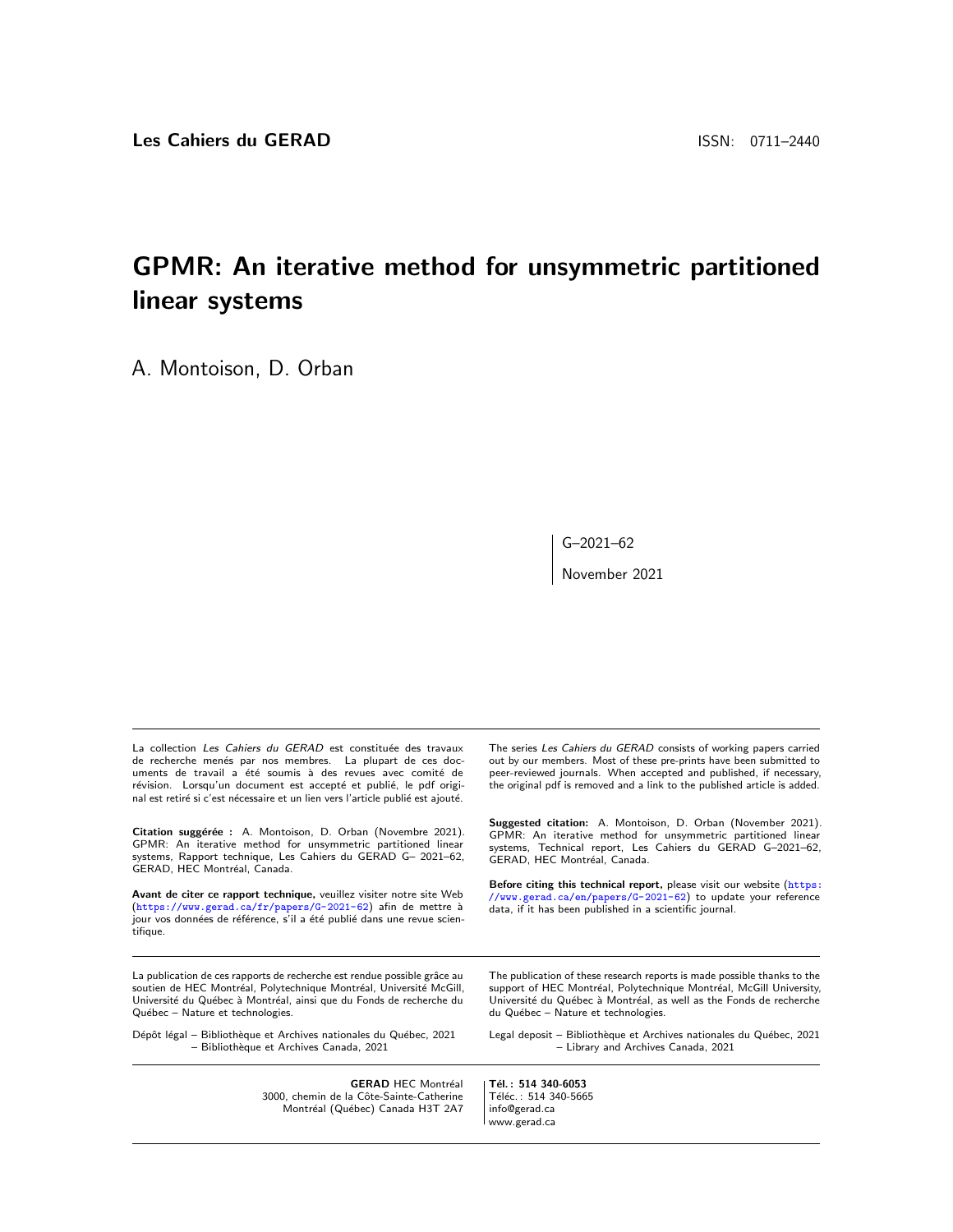# GPMR: An iterative method for unsymmetric partitioned linear systems

# Alexis Montoison Dominic Orban

GERAD & Department of Mathematics and Industrial Engineering, Polytechnique Montréal, Montréal (Qc), Canada, H3C 3A7

alexis.montoison@polymtl.ca dominique.orban@gerad.ca

November 2021 Les Cahiers du GERAD G–2021–62

Copyright © 2021 GERAD, Montoison, Orban

Les textes publiés dans la série des rapports de recherche Les Cahiers du GERAD n'engagent que la responsabilité de leurs auteurs. Les auteurs conservent leur droit d'auteur et leurs droits moraux sur leurs publications et les utilisateurs s'engagent à reconnaître et respecter les exigences légales associées à ces droits. Ainsi, les utilisateurs:

- Peuvent télécharger et imprimer une copie de toute publication
- du portail public aux fins d'étude ou de recherche privée; • Ne peuvent pas distribuer le matériel ou l'utiliser pour une activité à but lucratif ou pour un gain commercial;
- Peuvent distribuer gratuitement l'URL identifiant la publication.

Si vous pensez que ce document enfreint le droit d'auteur, contacteznous en fournissant des détails. Nous supprimerons immédiatement l'accès au travail et enquêterons sur votre demande.

The authors are exclusively responsible for the content of their research papers published in the series Les Cahiers du GERAD. Copyright and moral rights for the publications are retained by the authors and the users must commit themselves to recognize and abide the legal requirements associated with these rights. Thus, users:

- May download and print one copy of any publication from the
- public portal for the purpose of private study or research; • May not further distribute the material or use it for any profitmaking activity or commercial gain;
- May freely distribute the URL identifying the publication.

If you believe that this document breaches copyright please contact us providing details, and we will remove access to the work immediately and investigate your claim.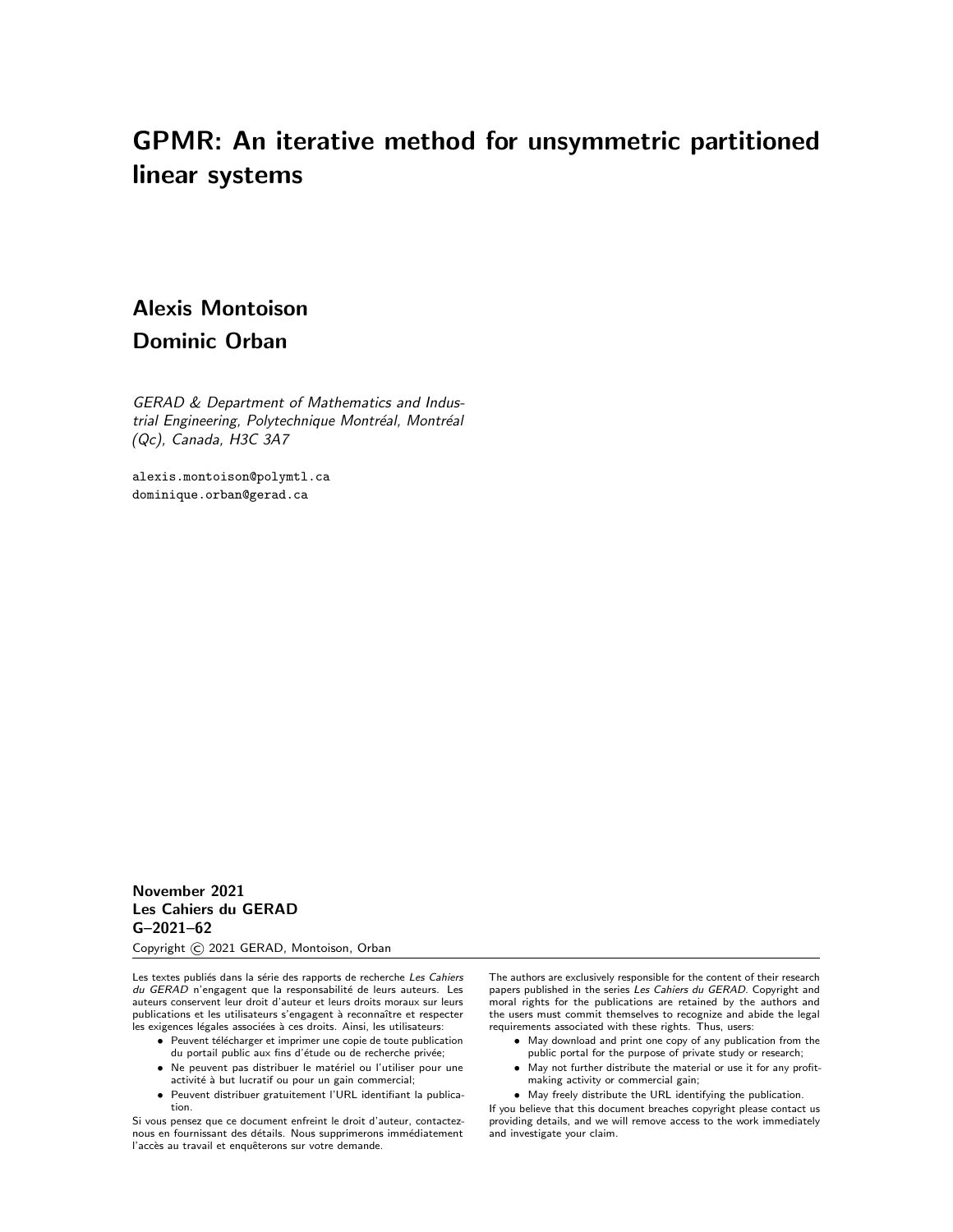**Abstract** : We introduce an iterative method named GPMR for solving  $2\times 2$  block unsymmetric linear systems. GPMR is based on a new process that reduces simultaneously two rectangular matrices to upper Hessenberg form and that is closely related to the block-Arnoldi process. Gpmr is tantamount to Block-Gmres with two right-hand sides in which the two approximate solutions are summed at each iteration, but requires less storage and work per iteration. We compare the performance of Gpmr with GMRES and BLOCK-GMRES on linear systems from the SuiteSparse Matrix Collection. In our experiments, GPMR terminates significantly earlier than GMRES on a residual-based stopping condition with an improvement ranging from around 10% up to 50% in terms of number of iterations. We also illustrate by experiment that Gpmr appears more resilient to loss of orthogonality than Block-Gmres.

Keywords: Sparse linear systems, iterative methods, orthogonal Hessenberg reduction, block-Arnoldi process, Krylov subspaces, generalized saddle-point systems, unsymmetric partitioned matrices, regularization, preconditioners

Acknowledgements: Research of the first author is supported by a FRQNT grant and an excellence scholarship of the IVADO institute. Research of the second author is partially supported by an NSERC Discovery Grant.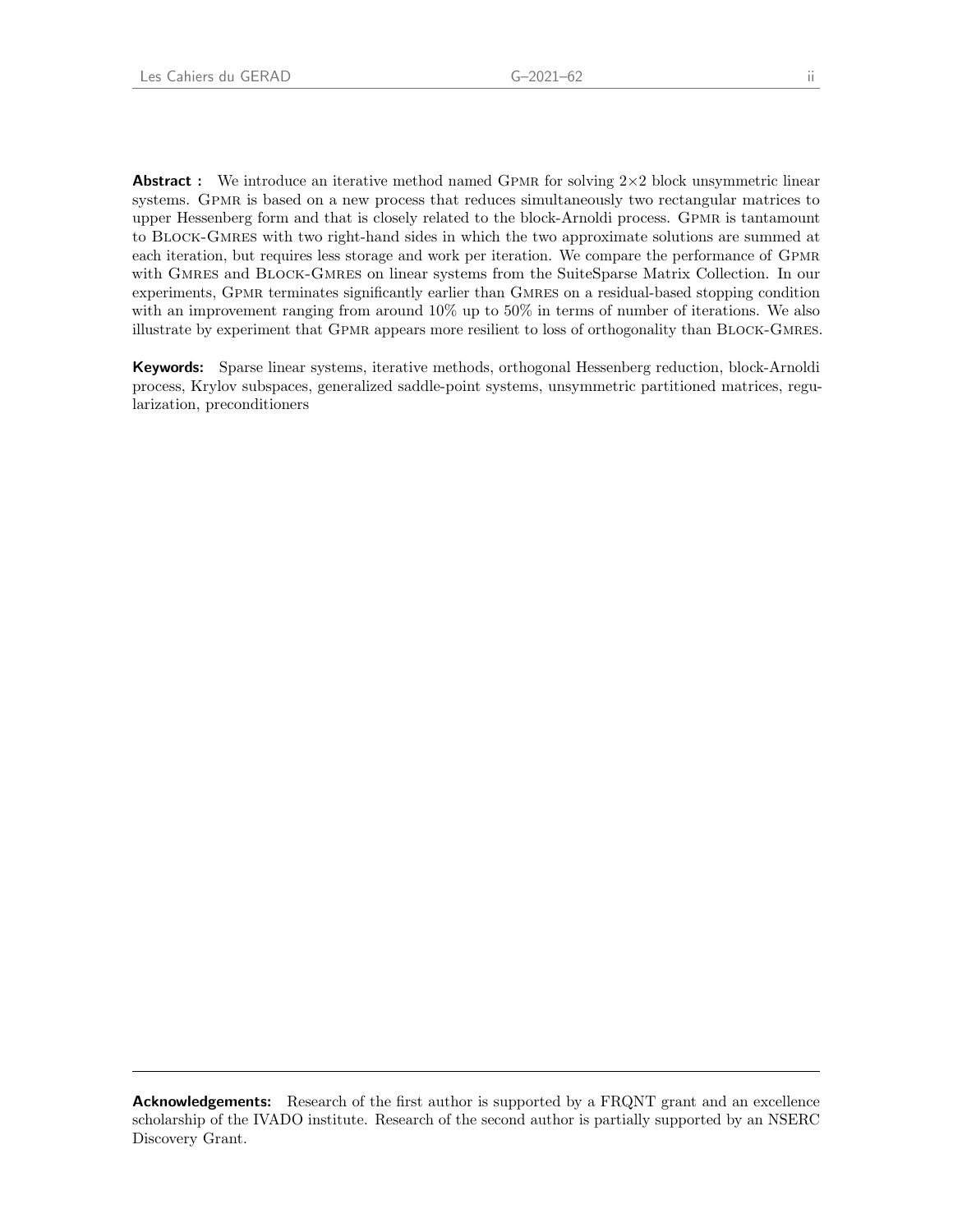### 1 Introduction

Consider the partitioned linear system

<span id="page-3-0"></span>
$$
\begin{bmatrix} M & A_{\star} \\ B_{\star} & N \end{bmatrix} \begin{bmatrix} x_{\star} \\ y_{\star} \end{bmatrix} = \begin{bmatrix} b_{\star} \\ c_{\star} \end{bmatrix},
$$
\n(1)

where  $M \in \mathbb{R}^{m \times m}$ ,  $N \in \mathbb{R}^{n \times n}$ ,  $A_{\star} \in \mathbb{R}^{m \times n}$  and  $B_{\star} \in \mathbb{R}^{n \times m}$ . We assume that  $A_{\star}$  and  $B_{\star}$  are nonzero, and that  $b_* \in \mathbb{R}^m$  and  $c_* \in \mathbb{R}^n$  are both nonzero. System [\(1\)](#page-3-0) occurs, among others, in the discretization of systems of partial-differential equations, including the Navier-Stokes equations by way of the finite elements method [\[8\]](#page-15-0). A prime example is domain decomposition with no overlap, also known as iterative substructuring  $[6]$ , that consists in splitting a domain into k non-overlapping subregions, and that leads to structured matrices with *arrowhead* form [\[10\]](#page-15-2). Let  $\mathcal I$  be the set of all indices of the discretization points that belong to the interior of the subdomains and Γ the set of those corresponding to the interfaces between the subdomains. Grouping the unknowns corresponding to  $\mathcal I$  by subdomain in  $u_{\mathcal I}$ and those corresponding to Γ in  $u_{\Gamma}$ , we obtain the arrowhead partitioning of the stiffness system

<span id="page-3-3"></span>
$$
\begin{bmatrix} A_{\mathcal{I}\mathcal{I}} & A_{\mathcal{I}\Gamma} \\ A_{\mathcal{I}\mathcal{I}} & A_{\mathcal{I}\Gamma} \end{bmatrix} \begin{bmatrix} u_{\mathcal{I}} \\ u_{\Gamma} \end{bmatrix} = \begin{bmatrix} f_{\mathcal{I}} \\ f_{\Gamma} \end{bmatrix} \iff \begin{bmatrix} A_{11} & & A_{1\Gamma} \\ & \ddots & & \vdots \\ & A_{kk} & A_{k\Gamma} \\ A_{\Gamma 1} & \dots & A_{\Gamma k} & A_{\Gamma \Gamma} \end{bmatrix} \begin{bmatrix} u_{1} \\ \vdots \\ u_{k} \\ u_{\Gamma} \end{bmatrix} = \begin{bmatrix} f_{1} \\ \vdots \\ f_{k} \\ f_{\Gamma} \end{bmatrix},\tag{2}
$$

where  $u = (u_{\mathcal{I}}, u_{\Gamma})$  is the vector of nodal displacements and f the vector of nodal forces. For a tour of applications leading to [\(1\)](#page-3-0), we refer the reader to [\[2\]](#page-14-0). We assume that there exist nonsingular  $P_\ell$  and  $P_r$  with inexpensive inverses such that

<span id="page-3-1"></span>
$$
K := P_{\ell}^{-1} \begin{bmatrix} M & A_{\star} \\ B_{\star} & N \end{bmatrix} P_{r}^{-1} = \begin{bmatrix} \lambda I & A \\ B & \mu I \end{bmatrix}, \quad \lambda, \mu \in \mathbb{R}, \tag{3}
$$

so that the equivalent preconditioned system

<span id="page-3-2"></span>
$$
\begin{bmatrix} \lambda I & A \\ B & \mu I \end{bmatrix} \begin{bmatrix} x \\ y \end{bmatrix} = \begin{bmatrix} b \\ c \end{bmatrix}, \quad \begin{bmatrix} x_{\star} \\ y_{\star} \end{bmatrix} = P_{r}^{-1} \begin{bmatrix} x \\ y \end{bmatrix}, \quad \begin{bmatrix} b \\ c \end{bmatrix} = P_{\ell}^{-1} \begin{bmatrix} b_{\star} \\ c_{\star} \end{bmatrix}
$$
 (4)

can be solved instead of [\(1\)](#page-3-0). Note that  $\lambda$  and/or  $\mu$  may vanish. For example, the ideal preconditioners of [Murphy et al.](#page-15-3) [\[19\]](#page-15-3) and [Ipsen](#page-15-4) [\[14\]](#page-15-4) lead to [\(3\)](#page-3-1). Although ideal preconditioners are typically impractical because they require the solution of systems with the Schur complement  $S = N - B_{\star} M^{-1} A_{\star}$ , viable preconditioners such that  $P_\ell P_r = \text{blkdiag}(M, N)$  can be employed when M and N are both nonsingular.

Given an unstructured matrix  $C$ , a practical approach to recovering the matrix of  $(1)$  is to permute its rows and columns with orderings determined by graph partitioning tools such as METIS [\[15\]](#page-15-5). This reordering also provides a uniform partitioning to compute a parallel block-Jacobi preconditioner for [\(3\)](#page-3-1).

When  $\lambda \neq 0$ , [\(4\)](#page-3-2) can be reduced to the Schur complement system

$$
(\mu I - \lambda^{-1} B A) y = c - \lambda^{-1} B b, \quad x = \lambda^{-1} (b - Ay).
$$

Such eliminated system is attractive because of its smaller size, but may have worse conditioning than [\(4\)](#page-3-2), e.g., when  $B = A^T$ ,  $M = M^T \succ 0$  and  $N = N^T \preceq 0$ , though not always, e.g, when [\(1\)](#page-3-0) is symmetric and positive definite. In this paper, we focus on applying an iterative method to [\(4\)](#page-3-2) directly while exploiting its block structure.

### Contributions

Our main contributions are (i) a new orthogonal Hessenberg reduction process, (ii) an iterative method based on said process named Gpmr (General Partitioned Minimal Residual) specialized for [\(4\)](#page-3-2), and (iii) an efficient software implementation to solve [\(4\)](#page-3-2) in arbitrary floating-point arithmetic on CPU and GPU.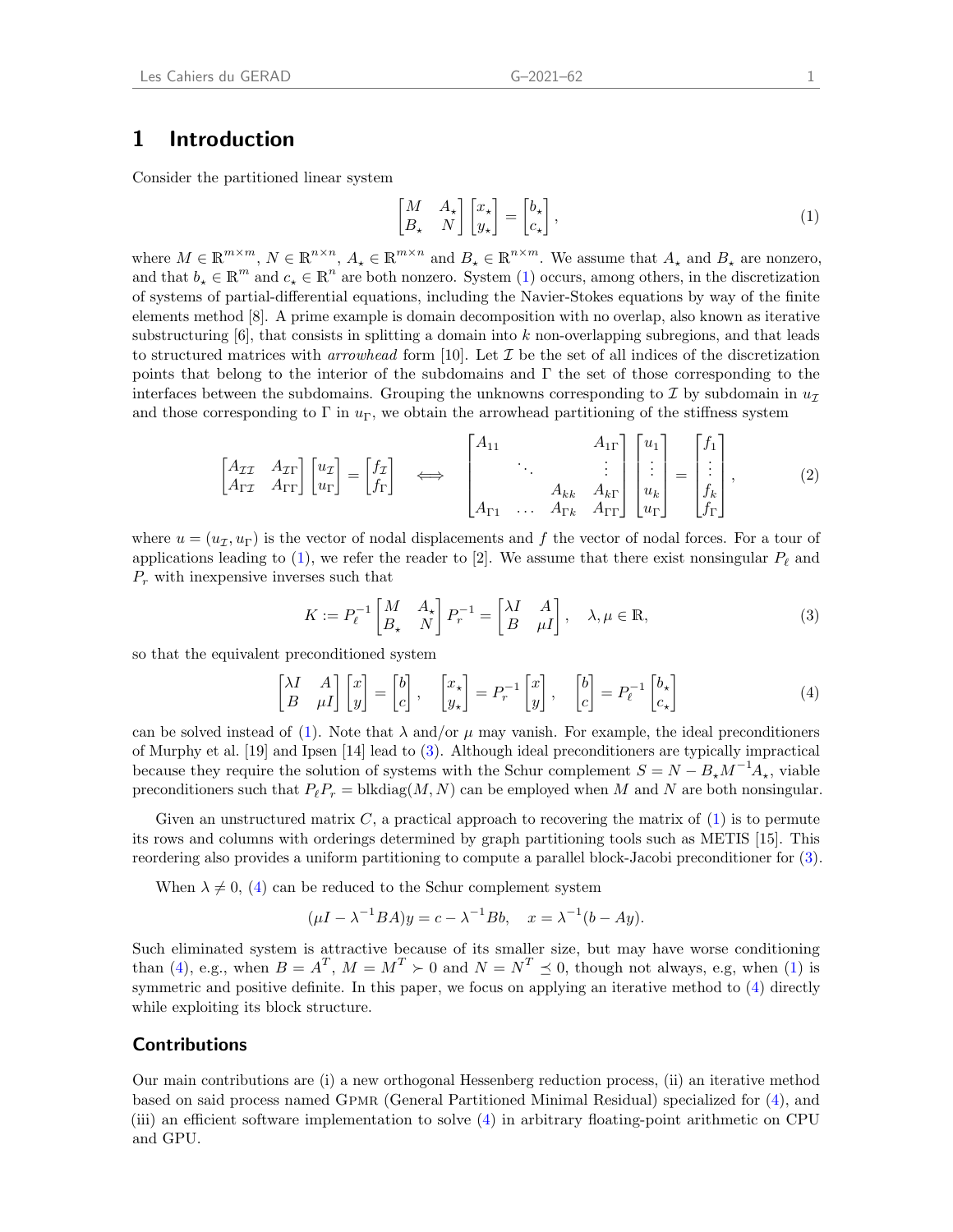### Related research

Numerous Krylov methods have been developed for solving general unsymmetric linear systems, including BILQ  $[16]$ , GMRES  $[23]$ , or QMR  $[12]$ . Few are tailored specifically to the block structure of [\(1\)](#page-3-0).

Specialized iterative methods have been developed for special cases of [\(1\)](#page-3-0). [Estrin and Greif](#page-15-9) [\[9\]](#page-15-9) developed SPMR; a family of methods for [\(1\)](#page-3-0) that exploit its block structure when  $N = 0$  and b or c is zero. [Buttari et al.](#page-14-1) [\[4\]](#page-14-1) developed USYMLQR, an interlacing of the methods USYMLQ and USYMQR of [Saunders et al.](#page-15-10) [\[25\]](#page-15-10), applicable when  $A = B^T$ ,  $M = M^T > 0$  and  $N = 0$ . [Greif and Wathen](#page-15-11) [\[13\]](#page-15-11) formulate conditions under which CG may be used in the case where  $M \succeq 0$  is maximally rank deficient and  $N = N^T \preceq 0$ . When  $N = N^T \preceq 0$  also holds, [Orban and Arioli](#page-15-12) [\[20\]](#page-15-12) propose a family of methods inspired from regularized least norm and least squares that apply after a translation so that either b or c is zero, and [Montoison and Orban](#page-15-13) [\[17\]](#page-15-13) develop TriCG and TriMR, two methods related to BLOCK-CG and BLOCK-MINRES. When  $A = B<sup>T</sup>$ , and M and N are either zero or symmetric definite matrices, our orthogonal Hessenberg reduction process coincides with that of [Saunders et al.](#page-15-10) [\[25\]](#page-15-10) and Gpmr coincides with TriMR in exact arithmetic.

### Notation

All vectors are columns vectors. Vectors and matrices are denoted by lowercase Latin and capital Latin letters, respectively. The only exceptions are  $2\times 2$  blocks, which are represented by capital Greek letters, and the matrices denoted  $w_k$  below. For a vector  $v, ||v||$  denotes the Euclidean norm of v, and for a matrix M,  $||M||_F$  denotes the Frobenius norm of M. The shorthand  $y \mapsto M\y$  represents an operator that returns the solution of  $Mx = y$ .  $e_i$  is the *i*-th column of an identity matrix of size dictated by the context.  $I_k$  represents the  $k \times k$  identity operator. We omit the subscript k when it is clear from the context. We let

<span id="page-4-4"></span>
$$
K_0 := \begin{bmatrix} 0 & A \\ B & 0 \end{bmatrix}, \quad \text{blkdiag}(\lambda I, \mu I) = \begin{bmatrix} \lambda I & 0 \\ 0 & \mu I \end{bmatrix}, \quad d := \begin{bmatrix} b \\ c \end{bmatrix}, \quad D := \begin{bmatrix} b & 0 \\ 0 & c \end{bmatrix}.
$$
 (5)

For a matrix C and a vector  $t, \mathcal{K}_k(C, t)$  is the Krylov subspace Span  $\left\{t, Ct, \ldots, C^{k-1}t\right\}$ . For a matrix T with as many rows as C has columns,  $\mathcal{K}_k(C,T)$  is the block-Krylov subspace Span  $\left\{T,CT,\ldots,C^{k-1}T\right\}$ . We abusively write  $(b, c)$  and  $l = (l_1, \ldots, l_n)$  to represent the column vectors  $\begin{bmatrix} b^T & c^T \end{bmatrix}^T$  and  $l =$  $\begin{bmatrix} l_1 & \cdots & l_n \end{bmatrix}^T$ , respectively.

## 2 A Hessenberg reduction process

In this section, we state a new Hessenberg reduction process for general  $A$  and  $B$ , its relationship with the block-Arnoldi process, and the modifications necessary for regularization.

<span id="page-4-3"></span>**Theorem 1.** Let  $A \in \mathbb{R}^{m \times n}$ ,  $B \in \mathbb{R}^{n \times m}$ , and  $p := \min\{m, n\}$ . There exist  $V \in \mathbb{R}^{m \times p}$  and  $U \in \mathbb{R}^{n \times p}$ with othonormal columns, and upper Hessenberg  $H \in \mathbb{R}^{p \times p}$  and  $F \in \mathbb{R}^{p \times p}$  with nonnegative subdiagonal coefficients such that

<span id="page-4-1"></span>
$$
V^T A U = H,\t(6a)
$$

<span id="page-4-2"></span><span id="page-4-0"></span>
$$
U^T B V = F.
$$
 (6b)

**Proof.** Choose arbitrary unit  $u_1 \in \mathbb{R}^n$  and  $v_1 \in \mathbb{R}^m$ . For  $k = 1, ..., p - 1$ , define

$$
\beta_{k+1} v_{k+1} = A u_k - \sum_{i=1}^{k} (v_i^T A u_k) v_i,
$$
\n(7a)

$$
\gamma_{k+1} u_{k+1} = B v_k - \sum_{i=1}^k (u_i^T B v_k) u_i,
$$
\n(7b)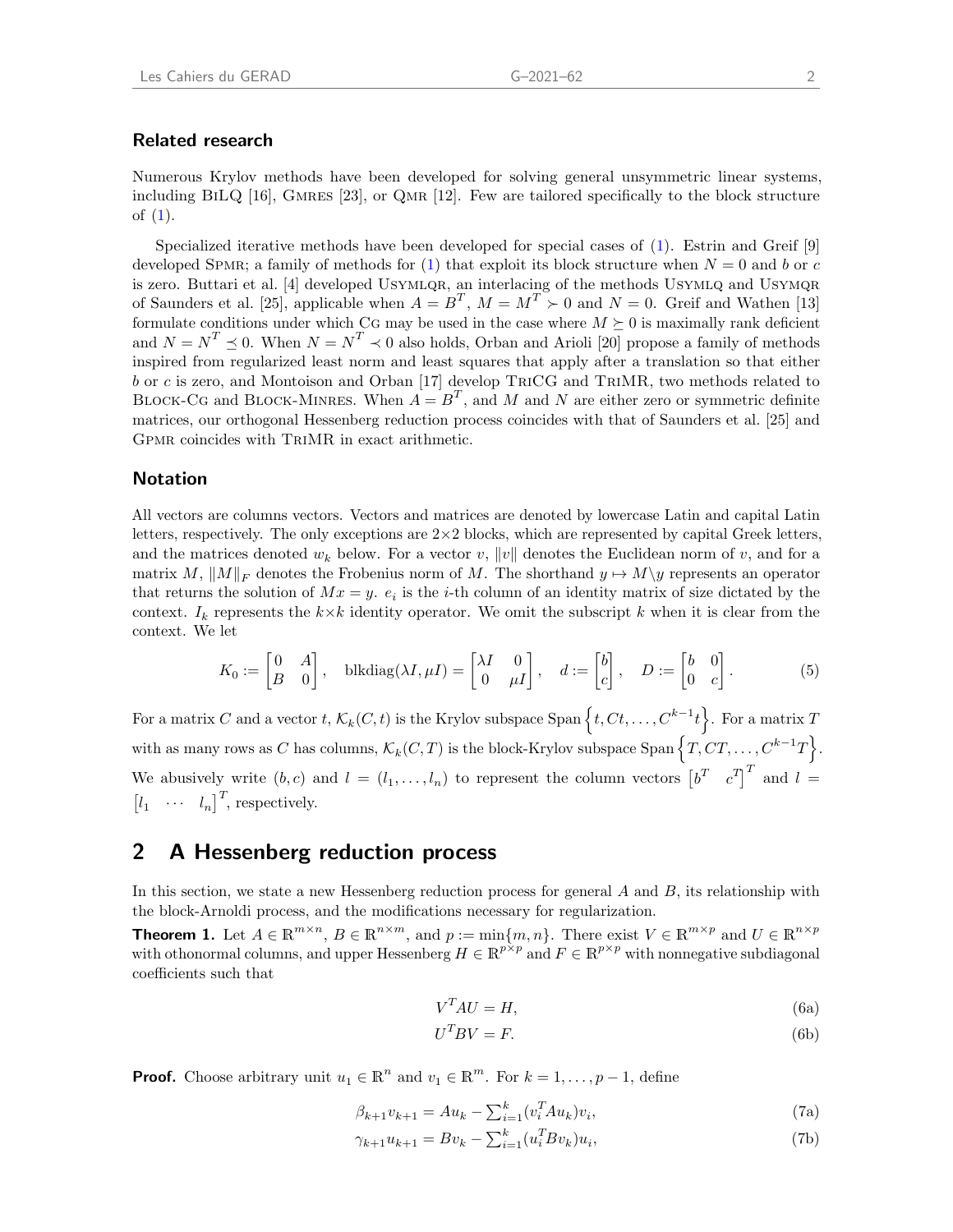with positive  $\beta_{k+1}$  and  $\gamma_{k+1}$  such that  $v_{k+1}$  and  $u_{k+1}$  are unit vectors. In case of breakdown, which happens if  $Au_k \in \text{Span}\{v_1, \ldots, v_k\}$  or  $Bv_k \in \text{Span}\{u_1, \ldots, u_k\}$ , we choose an arbitrary unit  $v_{k+1} \perp \text{Span}\{v_1, \ldots, v_k\}$  or  $u_{k+1} \perp \text{Span}\{u_1, \ldots, u_k\}$  and set  $\beta_{k+1} = 0$  or  $\gamma_{k+1} = 0$ , respectively. We prove by induction that the following statement, denoted  $P(k)$ , is verified:

$$
v_j^T v_{k+1} = 0
$$
 and  $u_j^T u_{k+1} = 0$   $(j = 1, ..., k).$  (8)

In view of the above,  $v_j^T v_{k+1} = 0$  clearly holds if  $\beta_{k+1} = 0$ , while  $u_j^T u_{k+1} = 0$  holds if  $\gamma_{k+1} = 0$ . Thus we focus on the case where  $(7)$  applies. Because  $v_1$  and  $u_1$  are unit vectors,

$$
\beta_2 v_1^T v_2 = v_1^T A u_1 - (v_1^T A u_1) v_1^T v_1 = (1 - ||v_1||^2)(v_1^T A u_1) = 0,
$$
  
\n
$$
\gamma_2 u_1^T u_2 = u_1^T B v_1 - (u_1^T B v_1) u_1^T u_1 = (1 - ||u_1||^2)(u_1^T B v_1) = 0,
$$

so that the base case  $\mathcal{P}(1)$  holds. Let  $\mathcal{P}(1), \ldots, \mathcal{P}(k-1)$  hold. For  $j = 1, \ldots, k$ , [\(7\)](#page-4-0) implies

$$
\beta_{k+1}v_j^Tv_{k+1} = v_j^T A u_k - \sum_{i=1}^k (v_i^T A u_k)v_j^Tv_i = v_j^T A u_k - (v_j^T A u_k)v_j^Tv_j = 0,
$$
  

$$
\gamma_{k+1}u_j^Tu_{k+1} = u_j^T B v_k - \sum_{i=1}^k (u_i^T B v_k)u_j^Tu_i = u_j^T B v_k - (u_j^T B v_k)u_j^Tu_j = 0,
$$

so that  $P(k)$  also holds. For  $j = 1, ..., k - 1$ , we have from [\(7\)](#page-4-0) and  $P(k)$  that

$$
v_{k+1}^T A u_j = v_{k+1}^T \Big( \beta_{j+1} v_{j+1} + \sum_{i=1}^j (v_i^T A u_j) v_i \Big) = 0,
$$
  

$$
u_{k+1}^T B v_j = u_{k+1}^T \Big( \gamma_{j+1} u_{j+1} + \sum_{i=1}^j (u_i^T B v_j) u_i \Big) = 0,
$$

because  $k + 1 > j + 1$ . Thus,  $V := [v_1 \dots v_p], U := [u_1 \dots u_p],$ 

$$
H = \begin{bmatrix} v_1^T A u_1 & v_1^T A u_2 & \dots & v_1^T A u_p \\ \beta_2 & \ddots & \ddots & \vdots \\ & \ddots & \ddots & \ddots \\ & & \beta_p & v_p^T A u_p \\ & & & \beta_p & v_p^T A u_p \end{bmatrix} \text{ and } F = \begin{bmatrix} u_1^T B v_1 & u_1^T B v_2 & \dots & u_1^T B v_p \\ \gamma_2 & \ddots & \ddots & \vdots \\ & \ddots & \ddots & \ddots \\ & & & u_p^T B v_p \\ \gamma_p & u_p^T B v_p \end{bmatrix}
$$

satisfy  $(6a)$ – $(6b)$  and have the properties announced.

[Algorithm 1](#page-5-0) formalizes a Hessenberg reduction process derived from [Theorem 1.](#page-4-3)

<span id="page-5-0"></span>

| Algorithm 1 Orthogonal Hessenberg reduction |  |  |  |  |
|---------------------------------------------|--|--|--|--|
|---------------------------------------------|--|--|--|--|

<span id="page-5-6"></span><span id="page-5-5"></span>**Require:**  $A, B, b, c$ , all nonzero 1:  $\beta v_1 = b, \ \gamma u_1 = c$  (β,  $\gamma$ ) > 0 so that  $||v_1|| = ||u_1|| = 1$ 2: for  $k = 1, 2, ...$  do 3: for  $i = 1, ..., k$  do 4:  $h_{i,k} = v_i^T A u_k$ 5:  $f_{i,k} = u_i^T B v_k$ 6: end for 7:  $h_{k+1,k}v_{k+1} = Au_k - \sum_{i=1}^k$  $h_{k+1,k} > 0$  so that  $||v_{k+1}|| = 1$ 8:  $f_{k+1,k}u_{k+1} = Bv_k - \sum_{i=1}^k v_{i}$  $i_{k+1,k} > 0$  so that  $||u_{k+1}|| = 1$ 9: end for

<span id="page-5-7"></span>Define  $V_k := [v_1 \dots v_k]$  and  $U_k := [u_1 \dots u_k]$ . After k iterations of [Algorithm 1,](#page-5-0) the situation may be summarized as

<span id="page-5-4"></span>
$$
AU_k = V_k H_k + h_{k+1,k} v_{k+1} e_k^T = V_{k+1} H_{k+1,k}
$$
\n(9a)

$$
BV_k = U_k F_k + f_{k+1,k} u_{k+1} e_k^t = U_{k+1} F_{k+1,k}
$$
\n(9b)

$$
V_k^T V_k = U_k^T U_k = I_k,\tag{9c}
$$

<span id="page-5-3"></span><span id="page-5-2"></span><span id="page-5-1"></span> $\Box$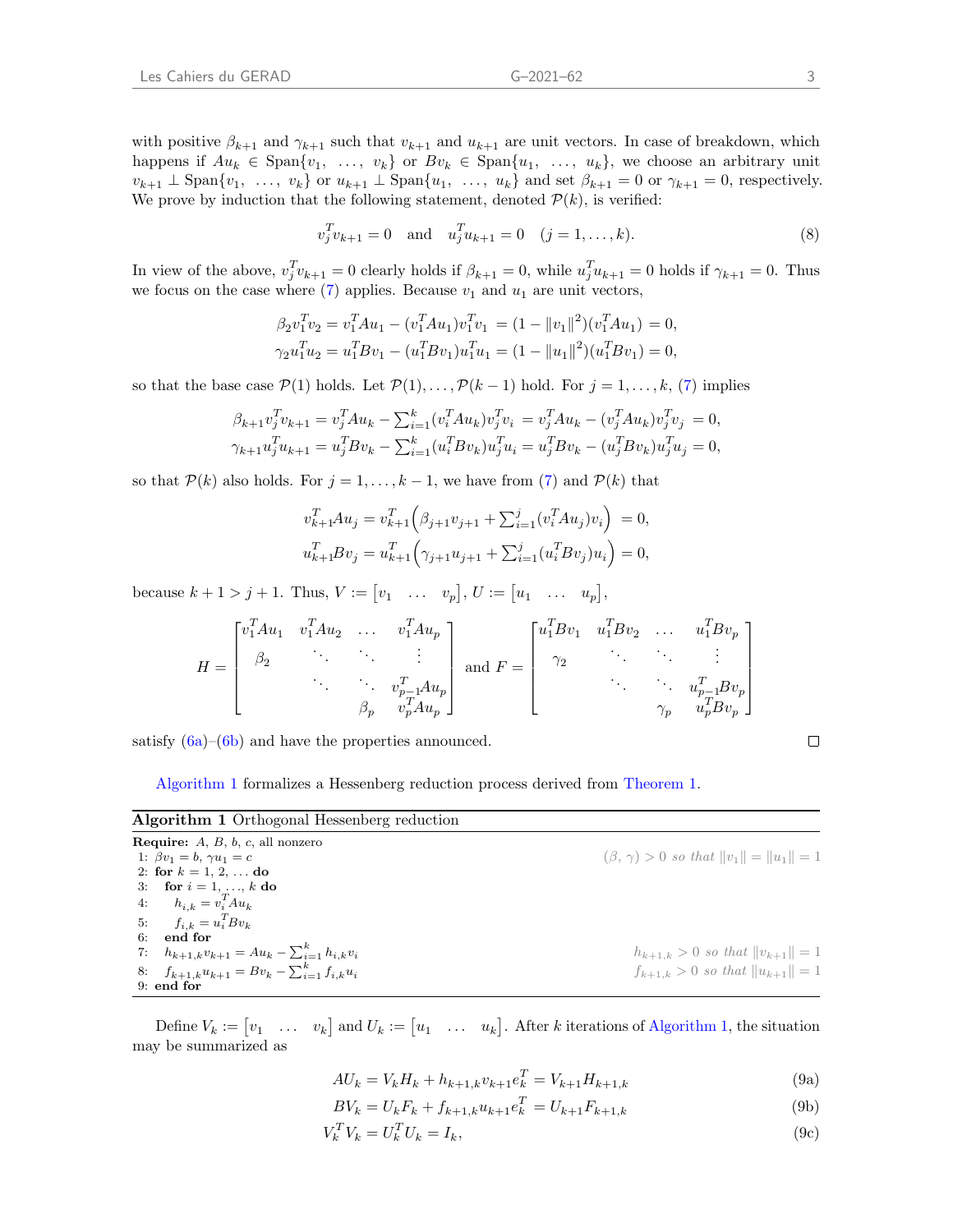where

and

$$
H_{k} = \begin{bmatrix} h_{1,1} & h_{1,2} & \cdots & h_{1,k} \\ h_{2,1} & \ddots & & \vdots \\ & \ddots & & h_{k-1,k} \\ & & h_{k,k-1} & h_{k,k} \end{bmatrix}, \qquad F_{k} = \begin{bmatrix} f_{1,1} & f_{1,2} & \cdots & f_{1,k} \\ f_{2,1} & \ddots & & \vdots \\ & \ddots & & f_{k-1,k} \\ & & f_{k,k-1} & f_{k,k} \end{bmatrix},
$$

$$
H_{k+1,k} = \begin{bmatrix} H_{k} \\ h_{k+1,k}e_{k}^{T} \end{bmatrix}, \qquad F_{k+1,k} = \begin{bmatrix} F_{k} \\ f_{k+1,k}e_{k}^{T} \end{bmatrix}.
$$

If  $B = A<sup>T</sup>$ , [Algorithm 1](#page-5-0) reduces to the orthogonal tridiagonalization process of [Saunders et al.](#page-15-10) [\[25\]](#page-15-10),  $H<sub>k</sub>$ and  $F_k$  are tridiagonal and  $H_k = F_k^T$ . [Algorithm 1](#page-5-0) uses the Gram-Schmidt method for computing  $\ell_2$ orthonormal bases  $V_k$  and  $U_k$  for simplicity. In a practical implementation, the modified Gram-Schmidt algorithm would be used instead. While  $(9a)$ – $(9b)$  hold to within machine precision despite loss of orthogonality,  $(9c)$  holds only in exact arithmetic. In exact arithmetic,  $(9)$  yields

$$
V_k^T A U_k = H_k \quad \text{and} \quad U_k^T B V_k = F_k,
$$

which imply that the singular values of  $H_k$  and  $F_k$  are estimates of those of A and B, respectively. That is in contrast with the process of [Arnoldi](#page-14-2) [\[1\]](#page-14-2), which can be used to approximate eigenvalues.

### 2.1 Relation with the block-Arnoldi process

For  $k \geq 1$ ,

$$
v_{2k} \in \text{Span}\{b, \dots, (AB)^{k-1}b, Ac, \dots, (AB)^{k-1}Ac\},\tag{10a}
$$

$$
v_{2k+1} \in \text{Span}\{b, \dots, (AB)^k b \quad , Ac, \dots, (AB)^{k-1} Ac\},\tag{10b}
$$

$$
u_{2k} \in \text{Span}\{c, \dots, (BA)^{k-1}c, Bb, \dots, (BA)^{k-1}Bb\},\tag{10c}
$$

$$
u_{2k+1} \in \text{Span}\{c, \dots, (BA)^k c \quad , Bb, \dots, (BA)^{k-1} Bb\}.
$$
 (10d)

The subspaces generated by [Algorithm 1](#page-5-0) can be viewed as the union of two block-Krylov subspaces generated by AB and BA with respective starting blocks  $[b \quad Ac]$  and  $[c \quad Bb]$ . Note the similarity between [\(14\)](#page-7-0) and a Krylov process in which basis vectors have been permuted. Let

$$
P_k := \begin{bmatrix} e_1 & e_{k+1} & \cdots & e_i & e_{k+i} & \cdots & e_k & e_{2k} \end{bmatrix} = \begin{bmatrix} E_1 & \cdots & E_k \end{bmatrix}, \qquad E_k := \begin{bmatrix} e_k & e_k \end{bmatrix}
$$

denote the permutation introduced by [Paige](#page-15-14) [\[21\]](#page-15-14) that restores the order in which [Algorithm 1](#page-5-0) generates basis vectors, i.e.,

<span id="page-6-0"></span>
$$
W_k := \begin{bmatrix} V_k & 0 \\ 0 & U_k \end{bmatrix} P_k = \begin{bmatrix} w_1 & \cdots & w_k \end{bmatrix}, \qquad w_k = \begin{bmatrix} v_k & 0 \\ 0 & u_k \end{bmatrix} := \begin{bmatrix} v_k^{\circ} & u_k^{\circ} \end{bmatrix}, \tag{11}
$$

where we defined  $v_k^{\circ} := (v_k, 0)$  and  $u_k^{\circ} := (0, u_k)$ , and we abusively write  $[u_1 \cdots u_k]$  instead of  $[v_1^{\circ}, u_1^{\circ} \cdots v_k^{\circ}, u_k^{\circ}]$ . The projection of  $K_0$  into the block-Krylov subspace  $\text{Span}\{w_1, \ldots, w_k\}$  :=  $\text{Span}\{v_1^{\circ}, u_1^{\circ}, \ldots, v_k^{\circ}, u_k^{\circ}\}\$ is also shuffled to block-Hessenberg form with blocks of size 2. Indeed, if we multiply  $(14)$  on the right with  $P_k$  and use  $(11)$ , we obtain

<span id="page-6-1"></span>
$$
K_0 W_k = \begin{bmatrix} V_{k+1} & 0 \\ 0 & U_{k+1} \end{bmatrix} P_{k+1} P_{k+1}^T \begin{bmatrix} 0 & H_{k+1,k} \\ F_{k+1,k} & 0 \end{bmatrix} P_k = W_{k+1} G_{k+1,k},
$$
(12)

where

$$
G_{k+1,k} = \begin{bmatrix} \Psi_{1,1} & \Psi_{1,2} & \dots & \Psi_{1,k} \\ \Psi_{2,1} & \Psi_{2,2} & \ddots & \vdots \\ & \ddots & \ddots & \Psi_{k-1,k} \\ & & \ddots & \Psi_{k,k} \\ & & & \Psi_{k+1,k} \end{bmatrix}, \qquad \Psi_{i,j} = \begin{bmatrix} 0 & h_{i,j} \\ f_{i,j} & 0 \end{bmatrix}.
$$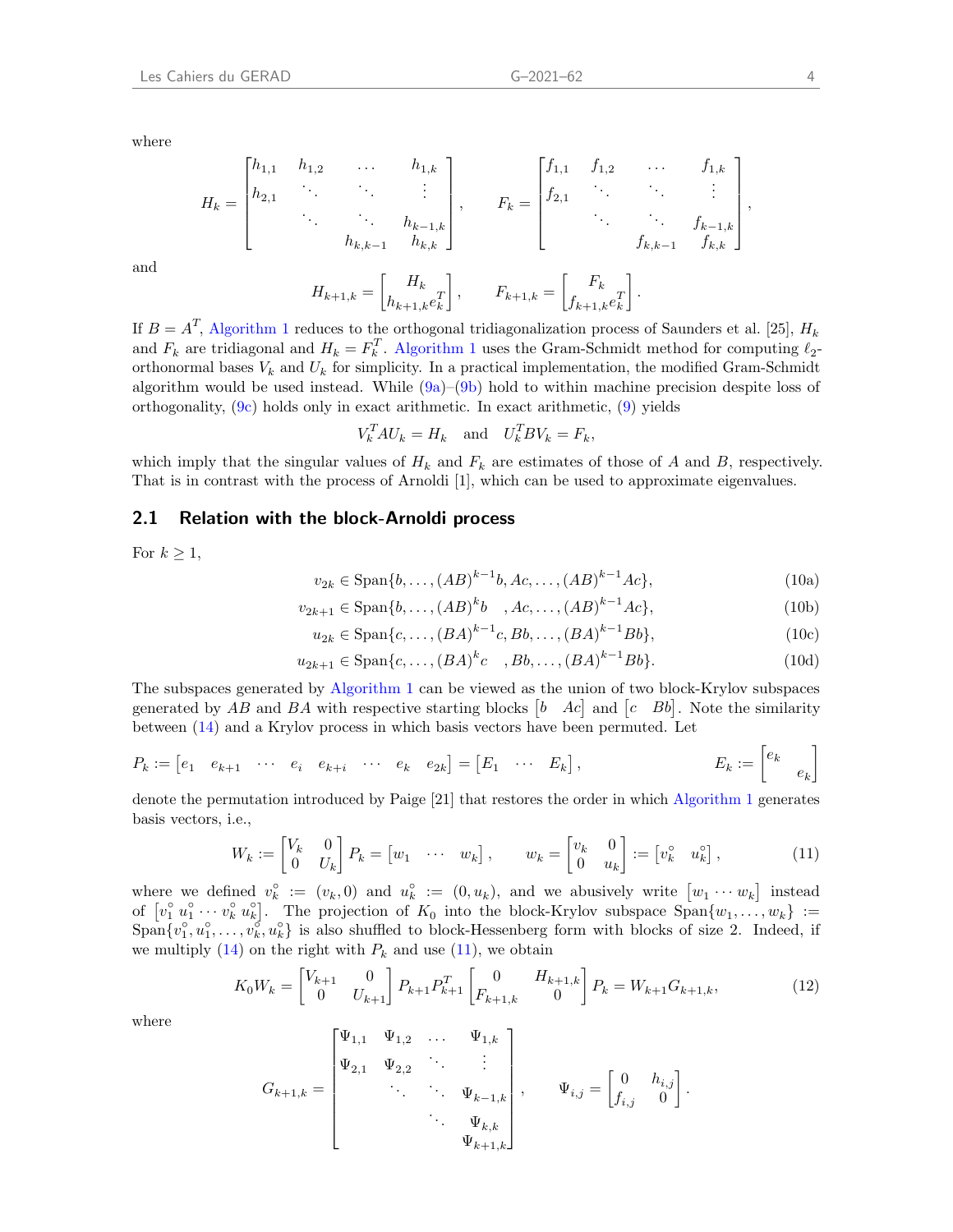The two relations at line [1](#page-5-5) of [Algorithm 1](#page-5-0) can be rearranged as

<span id="page-7-1"></span>
$$
\begin{bmatrix} v_1 & 0 \\ 0 & u_1 \end{bmatrix} \begin{bmatrix} \beta & 0 \\ 0 & \gamma \end{bmatrix} = \begin{bmatrix} b & 0 \\ 0 & c \end{bmatrix} \iff w_1 \Gamma = D. \tag{13}
$$

Identities [\(12\)](#page-6-1) and [\(13\)](#page-7-1) characterize the block-Arnoldi process applied to  $K_0$  with initial block D. We summarize the process as [Algorithm 2](#page-7-2) where all  $w_k \in \mathbb{R}^{(n+m)\times 2}$  and  $\Psi_{i,k} \in \mathbb{R}^{2\times 2}$  are determined such that both  $w_k^T w_k = I_2$  and the equations on lines [1,](#page-5-5) [4](#page-5-6) and [6](#page-5-7) are verified.

<span id="page-7-2"></span>Algorithm 2 Block-Arnoldi Process

Require:  $K_0$ , D 1:  $w_1\Gamma = D$ 2: for  $k = 1, 2, ...$  do 3: for  $i = 1, ..., k$  do 4:  $\Psi_{i,k} = w_i^T K_0 w_k$ 5: end for 6:  $w_{k+1}\Psi_{k+1,k} = K_0 w_k - \sum_{i=1}^k w_i \Psi_{i,k}$ 7: end for

### 2.2 Regularization of the block-Arnoldi process

Merging  $(9a)$ – $(9b)$  gives

<span id="page-7-4"></span><span id="page-7-0"></span>
$$
\begin{bmatrix} 0 & A \\ B & 0 \end{bmatrix} \begin{bmatrix} V_k & 0 \\ 0 & U_k \end{bmatrix} = \begin{bmatrix} V_{k+1} & 0 \\ 0 & U_{k+1} \end{bmatrix} \begin{bmatrix} 0 & H_{k+1,k} \\ F_{k+1,k} & 0 \end{bmatrix},
$$
(14)

which is reminiscent of the relation one would obtain from applying an orthogonalization process to  $K_0$ . Because  $K = K_0 + \text{blkdiag}(\lambda I, \mu I), (14)$  $K = K_0 + \text{blkdiag}(\lambda I, \mu I), (14)$  yields

$$
\begin{bmatrix} \lambda I & A \\ B & \mu I \end{bmatrix} \begin{bmatrix} V_k & 0 \\ 0 & U_k \end{bmatrix} = \left( \begin{bmatrix} 0 & A \\ B & 0 \end{bmatrix} + \begin{bmatrix} \lambda I & 0 \\ 0 & \mu I \end{bmatrix} \right) \begin{bmatrix} V_k & 0 \\ 0 & U_k \end{bmatrix}
$$

$$
= \begin{bmatrix} V_k & 0 \\ 0 & U_k \end{bmatrix} \begin{bmatrix} \lambda I & H_k \\ F_k & \mu I \end{bmatrix} + \begin{bmatrix} v_{k+1} & 0 \\ 0 & u_{k+1} \end{bmatrix} \begin{bmatrix} 0 & h_{k+1,k} e_k^T \\ f_{k+1,k} e_k^T & 0 \end{bmatrix}
$$
(15)

The same reasoning applied to [\(12\)](#page-6-1) yields the following result, which parallels [Montoison and Orban](#page-15-13) [\[17,](#page-15-13) Theorem 2.1].

<span id="page-7-5"></span>**Theorem 2.** Given the matrix K defined in [\(3\)](#page-3-1) and the block right-hand side D defined in [\(5\)](#page-4-4), the Krylov basis  $W_k = \begin{bmatrix} w_1 & \cdots & w_k \end{bmatrix}$  generated by [Algorithm 2](#page-7-2) with regularization has the form [\(11\)](#page-6-0) where the vectors  $u_k$  and  $v_k$  are the same as those generated by [Algorithm 1](#page-5-0) with initial vectors b and c. In addition,

<span id="page-7-3"></span>
$$
KW_k = W_{k+1}S_{k+1,k}, \qquad S_{k+1,k} := \begin{bmatrix} \Theta_{1,1} & \Psi_{1,2} & \dots & \Psi_{1,k} \\ \Psi_{2,1} & \Theta_{2,2} & \ddots & \vdots \\ & \ddots & \ddots & \Psi_{k-1,k} \\ & & \ddots & \Theta_{k,k} \\ & & & \Psi_{k+1,k} \end{bmatrix},
$$
(16)

where

$$
\Theta_{j,j} = \begin{bmatrix} \lambda & h_{j,j} \\ f_{j,j} & \mu \end{bmatrix} \text{ and } \Psi_{i,j} = \begin{bmatrix} 0 & h_{i,j} \\ f_{i,j} & 0 \end{bmatrix}, j = 1,\dots,k, i = 1,\dots,j+1, i \neq j.
$$

The scalars  $h_{i,j}$ ,  $f_{i,j}$  are those generated by [Algorithm 1](#page-5-0) applied to A and B with initial vectors b and c.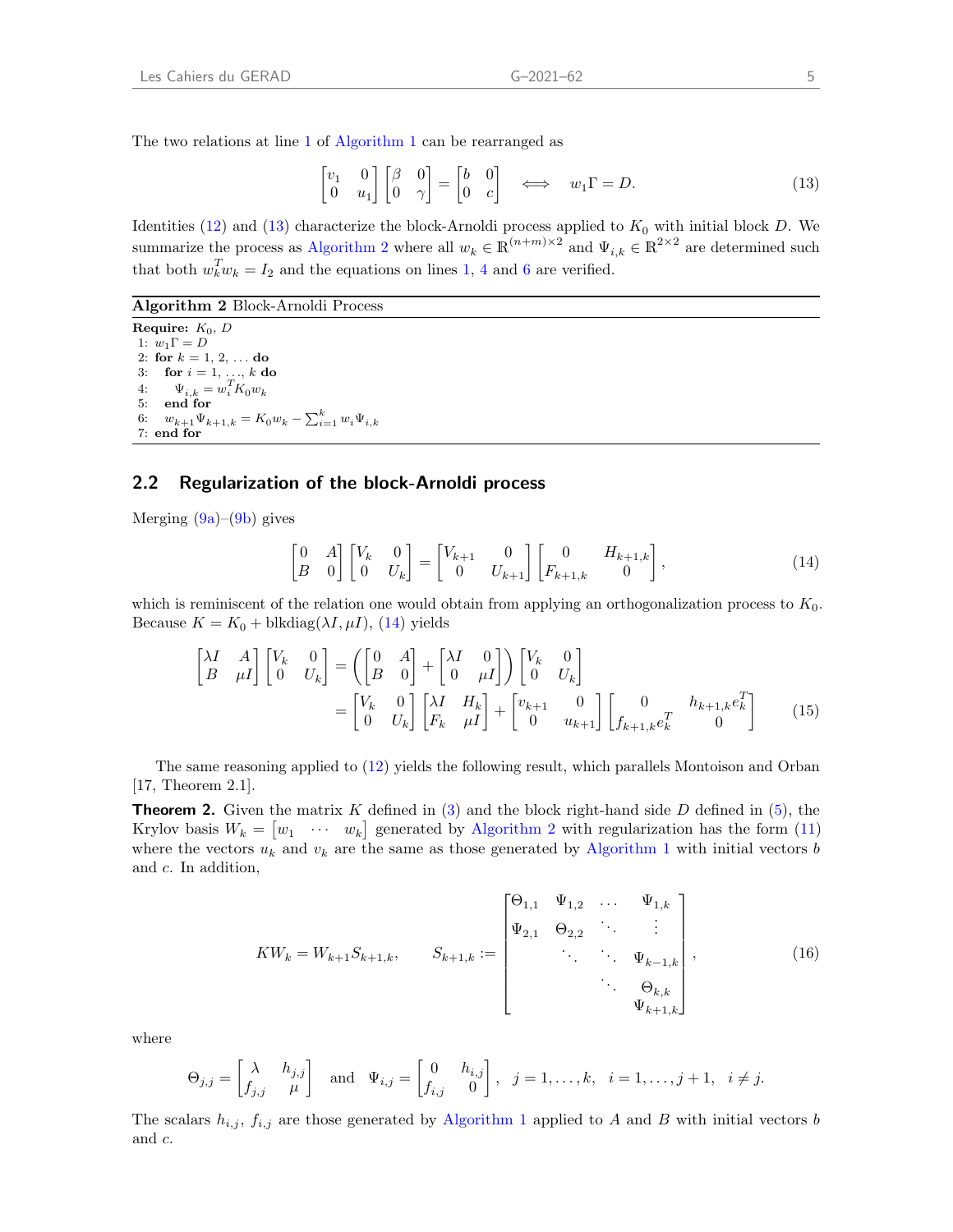**Proof.** [Algorithm 2](#page-7-2) applied to  $K_0$  generates sparse pairs  $w_k$  as in [\(11\)](#page-6-0) because of the equivalence with [Algorithm 1.](#page-5-0) The term blkdiag( $\lambda I, \mu I$ ) can be seen as a regularization term:

<span id="page-8-0"></span>
$$
\begin{bmatrix} \lambda I & 0 \\ 0 & \mu I \end{bmatrix} w_k = w_k \Lambda \quad \text{with} \quad \Lambda := \begin{bmatrix} \lambda & 0 \\ 0 & \mu \end{bmatrix} . \tag{17}
$$

The identities  $(12)$  and  $(17)$  allow us to write

$$
KW_k = W_{k+1} \begin{bmatrix} \Psi_{1,1} + \Lambda & \Psi_{1,2} & \dots & \Psi_{1,k} \\ \Psi_{2,1} & \ddots & \ddots & \vdots \\ & \ddots & \ddots & \Psi_{k-1,k} \\ & & \Psi_{k,k-1} & \Psi_{k,k} + \Lambda \\ & & & \Psi_{k+1,k} \end{bmatrix},
$$
(18)

which amounts to [\(16\)](#page-7-3) because  $\Theta_{k,k} = \Psi_{k,k} + \Lambda$ .

Note that [\(16\)](#page-7-3) is identical to [\(15\)](#page-7-4) where the order of the  $w_k$  has been permuted according to  $P_k$ .

Because of [Theorem 2,](#page-7-5) the Krylov basis  $W_k$  generated by [Algorithm 2](#page-7-2) must have the sparsity structure [\(11\)](#page-6-0), so that only  $u_k$  and  $v_k$  need be generated, and they may be generated directly from [Algorithm 1.](#page-5-0) The key point is that generating orthonormal bases of  $\mathcal{K}_k(K,d)$  and  $\mathcal{K}_k(K, D)$  by the Arnoldi process and [Algorithm 1,](#page-5-0) respectively, require exactly the same amount of storage and  $\mathcal{K}_k(K, d) \subset \mathcal{K}_k(K, D)$ . Thus, residual norms produced by GMRES are certain to be at least as large as those generated by a minimum-residual method that seeks an approximate solution  $x_k$  in  $\mathcal{K}_k(K, D)$ . Such a method is the subject of the next section.

# 3 Derivation of Gpmr

In this section, we develop the method Gpmr based upon [Algorithm 1](#page-5-0) with regularization to solve [\(4\)](#page-3-2) in which the  $k$ -th iterate has the form

<span id="page-8-3"></span><span id="page-8-2"></span>
$$
\begin{bmatrix} x_k \\ y_k \end{bmatrix} = W_k z_k,\tag{19}
$$

where  $z_k \in \mathbb{R}^{2k}$ . Thanks to [\(13\)](#page-7-1) and [\(16\)](#page-7-3), the residual can be written

$$
r_k = \begin{bmatrix} b \\ c \end{bmatrix} - \begin{bmatrix} \lambda I & A \\ B & \mu I \end{bmatrix} \begin{bmatrix} x_k \\ y_k \end{bmatrix}
$$
  
=  $w_1 \begin{bmatrix} \beta \\ \gamma \end{bmatrix} - W_{k+1} S_{k+1,k} z_k$   
=  $W_{k+1} (\beta e_1 + \gamma e_2 - S_{k+1,k} z_k).$  (20)

Because  $W_{k+1}$  has orthonormal columns,  $\|r_k\|$  can be minimized by defining  $z_k$  as the solution of the linear least-squares problem

<span id="page-8-1"></span>
$$
\min_{z_k \in \mathbb{R}^{2k}} \|S_{k+1,k} z_k - (\beta e_1 + \gamma e_2)\|.
$$
\n(21)

#### 3.1 Relation between Gpmr and Block-Gmres

The k-th BLOCK-GMRES iterate is defined by the matrix linear least-squares problem

minimize 
$$
\left\| \begin{bmatrix} b & 0 \\ 0 & c \end{bmatrix} - \begin{bmatrix} \lambda I & A \\ B & \mu I \end{bmatrix} \begin{bmatrix} x_k^b & x_k^c \\ y_k^b & y_k^c \end{bmatrix} \right\|_F
$$
 (22)

 $\Box$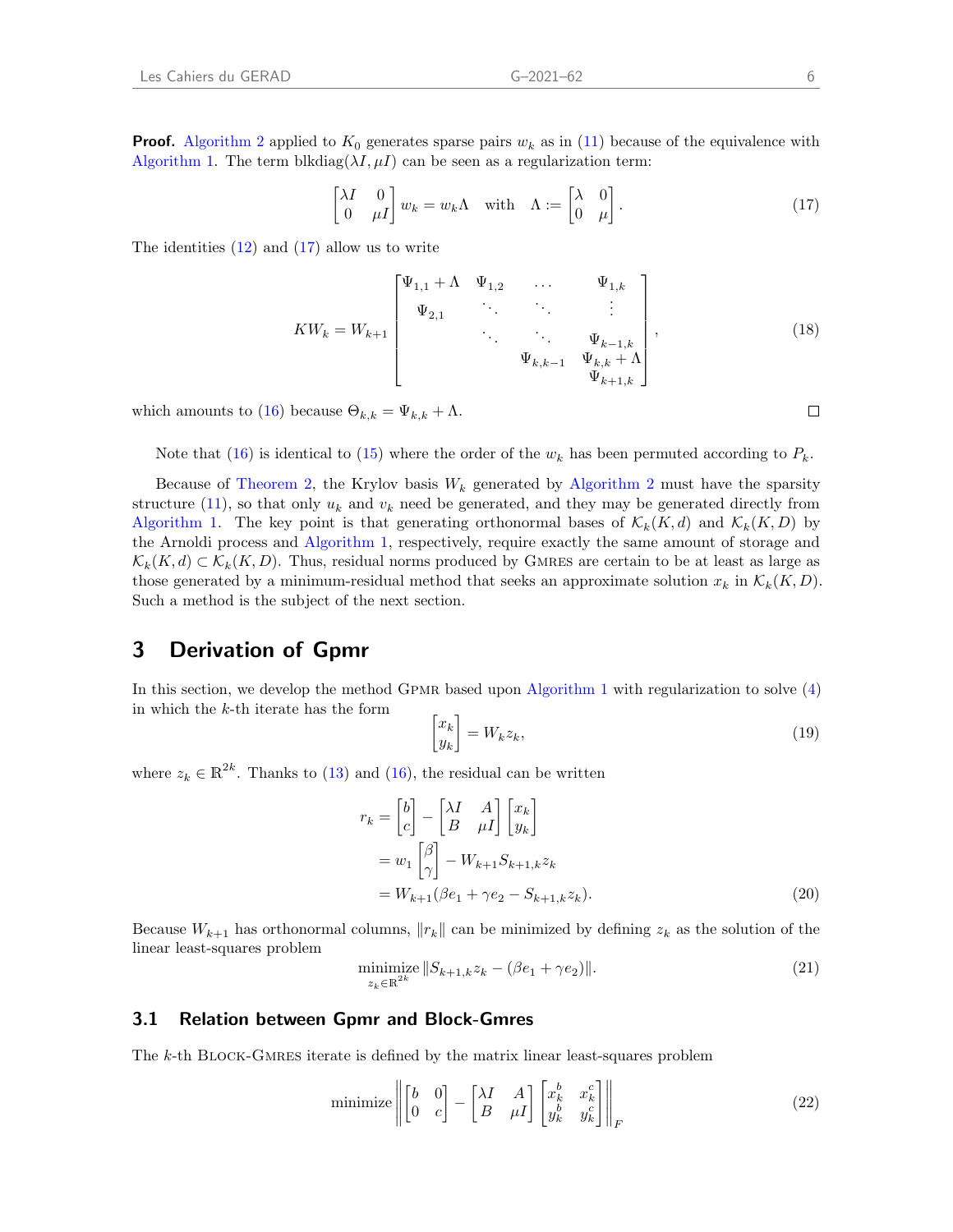where  $(x_k^b, y_k^b) = W_k z_k^b$  and  $(x_k^c, y_k^c) = W_k z_k^c$ . Accordingly, the k-th BLOCK-GMRES subproblem is

<span id="page-9-0"></span>
$$
\underset{z_k^b, z_k^c \in \mathbb{R}^{2k}}{\text{minimize}} \left\| S_{k+1,k} \left[ z_k^b \quad z_k^c \right] - \left[ \beta e_1 \quad \gamma e_2 \right] \right\|_F, \tag{23}
$$

so that  $z_k^b$  and  $z_k^c$  solve the subproblem associated with right-hand sides  $\beta e_1$  and  $\gamma e_2$ . In exact arithmetic, the solutions of [\(21\)](#page-8-1) and [\(23\)](#page-9-0) are connected via  $z_k = z_k^b + z_k^c$ , and the GPMR and BLOCK-GMRES approximations are connected via  $x_k = x_k^b + x_k^c$  and  $y_k = y_k^b + y_k^c$ . We now outline the main stages for solving  $(21)$ .

### 3.2 A QR factorization

The solution of [\(21\)](#page-8-1) can be determined via the QR factorization

<span id="page-9-1"></span>
$$
S_{k+1,k} = Q_k \begin{bmatrix} R_k \\ 0 \end{bmatrix},\tag{24}
$$

which can be updated at each iteration, where  $Q_k \in \mathbb{R}^{(2k+2)\times (2k+2)}$  is a product of Givens reflections, and  $R_k \in \mathbb{R}^{(2k)\times(2k)}$  is upper triangular. At each iteration, four new reflections are necessary to update [\(24\)](#page-9-1). We denote their product  $Q_{2k-1,2k+2}$  so that  $Q_k^T = Q_{2k-1,2k+2} \dots Q_{1,4}$ . For  $i = 1, \dots, k$ , the structure of  $Q_{2i-1,2i+2}$  is

 1 ... 2i−2 2i−1 2i 2i+1 2i+2 2i+3 ... 2k+2 <sup>1</sup> 1 . . . . . . <sup>2</sup>i−<sup>2</sup> 1 2i−1 × × × × 2i × × × × 2i+1 × × × × 2i+2 × × × × <sup>2</sup>i+3 1 . . . . . . <sup>2</sup>k+2 1 

where the diagonal block extracted from rows and columns  $2i-1,\ldots, 2i+2$  is the product of the following four Givens reflections

$$
\begin{bmatrix} 1&&&\\ &c_{4,i}& &s_{4,i} \\ &s_{4,i}& &-c_{4,i} \\ &&&1 \end{bmatrix} \begin{bmatrix} 1&&&\\ &c_{3,i}& &s_{3,i} \\ &&1&&\\ &&&s_{3,i} & &-c_{3,i} \end{bmatrix} \begin{bmatrix} c_{2,i} & s_{2,i} & &\\ s_{2,i} & -c_{2,i} & &\\ &&&1 \\ &&&&&1 \end{bmatrix} \begin{bmatrix} c_{1,i}&&& s_{1,i} \\ &1&&&\\ s_{1,i} &&&-c_{1,i} \end{bmatrix}.
$$

The result  $(a_1^{\text{out}}, a_2^{\text{out}}, a_3^{\text{out}}, a_4^{\text{out}})$  of a matrix-vector product between the above  $4\times 4$  block and a vector  $(a_1^{\text{in}}, a_2^{\text{in}}, a_3^{\text{in}}, a_4^{\text{in}})$  can be obtained via [Algorithm 3.](#page-9-2)

<span id="page-9-2"></span>

| <b>Algorithm 3</b> Procedure ref                                                                                                                           |                   |
|------------------------------------------------------------------------------------------------------------------------------------------------------------|-------------------|
| <b>Require:</b> <i>i</i> , $a_1^{\text{in}}$ , $a_2^{\text{in}}$ , $a_3^{\text{in}}$ , $a_4^{\text{in}}$                                                   |                   |
| 1: $t = c_{1,i}a_1^{\text{in}} + s_{1,i}a_4^{\text{in}}$ , $a_4^{\text{out}} = s_{1,i}a_1^{\text{in}} - c_{1,i}a_4^{\text{in}}$ , $a_1^{\text{out}} = t$   | first reflection  |
| 2: $t = c_{2,i}a_1^{\text{out}} + s_{2,i}a_2^{\text{in}}$ , $a_2^{\text{out}} = s_{2,i}a_1^{\text{out}} - c_{2,i}a_2^{\text{in}}$ , $a_1^{\text{out}} = t$ | second reflection |
| 3: $t = c_{3,i}a_2^{\text{out}} + s_{3,i}a_4^{\text{out}}, a_4^{\text{out}} = s_{3,i}a_2^{\text{out}} - c_{3,i}a_4^{\text{out}}, a_2^{\text{out}} = t$     | third reflection  |
| 4: $t = c_{4,i}a_2^{\text{out}} + s_{4,i}a_3^{\text{in}}$ , $a_3^{\text{out}} = s_{4,i}a_2^{\text{out}} - c_{4,i}a_3^{\text{in}}$ , $a_2^{\text{out}} = t$ | fourth reflection |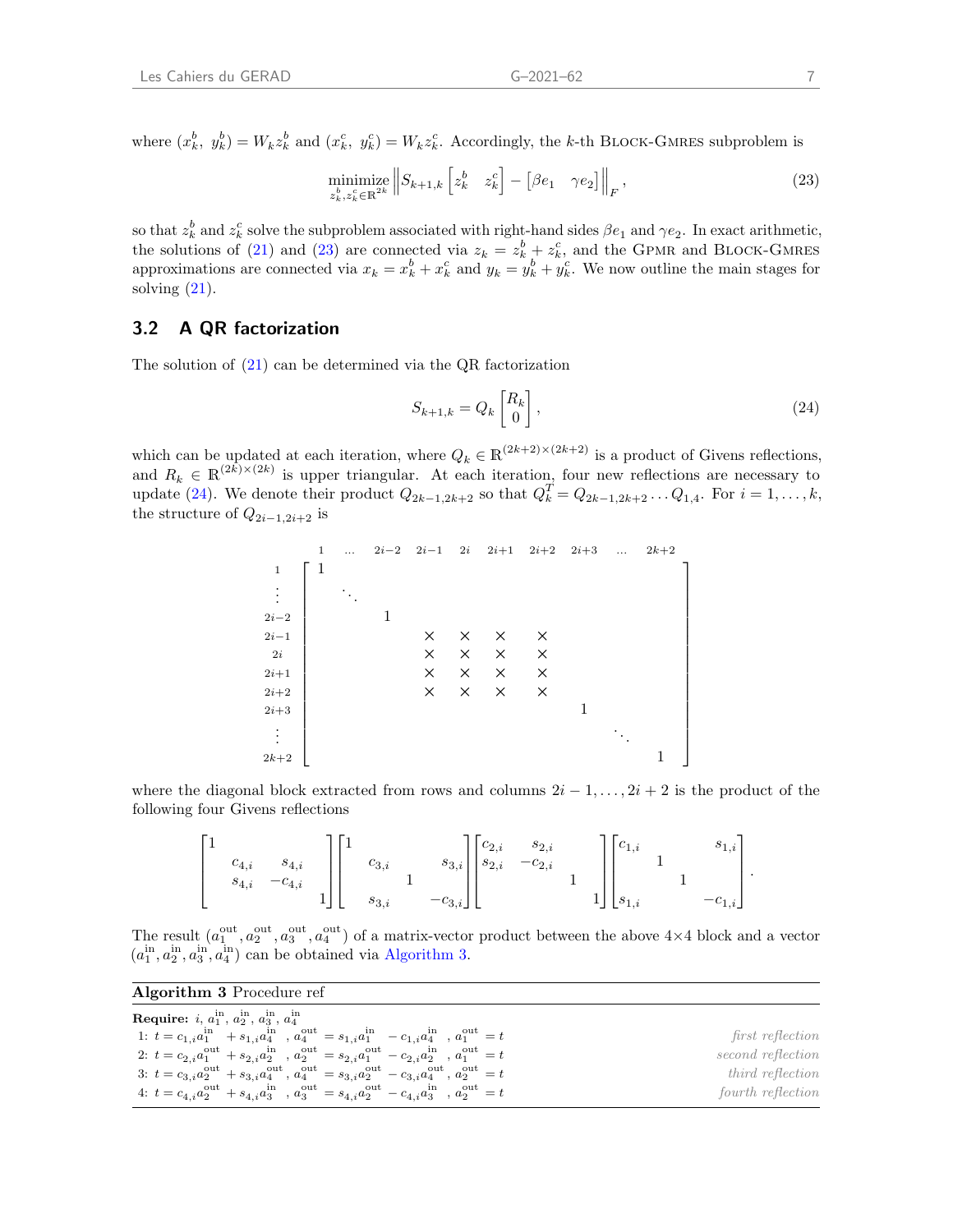$$
Q_{k-1}^T \begin{bmatrix} \Psi_{1,k} \\ \vdots \\ \Psi_{k-1,k} \\ \Theta_{k,k} \\ \Psi_{k+1,k} \end{bmatrix} = Q_{2k-5,2k-2} \dots Q_{3,6} \begin{bmatrix} r_{1,2k-1} & r_{1,2k} \\ r_{2,2k-1} & r_{2,2k} \\ \bar{r}_{3,2k-1} & \bar{r}_{3,2k} \\ \bar{r}_{4,2k-1} & \bar{r}_{4,2k} \\ \vdots \\ \Psi_{3,k} \\ \vdots \\ \Psi_{k+1,k} \end{bmatrix} = \begin{bmatrix} r_{1,2k-1} & r_{1,2k} \\ \vdots & & \vdots \\ r_{2k-2,2k-1} & r_{2k-2,2k} \\ \bar{r}_{2k-1,2k-1} & \bar{r}_{2k-2,2k} \\ \bar{r}_{2k,2k-1} & \bar{r}_{2k,2k} \\ \vdots \\ \bar{r}_{k+1,k} \end{bmatrix},
$$

and then compute and apply the four reflections that constitute  $Q_{2k-1,2k+2}$  such that coefficients under the diagonal are zeroed out

$$
Q_{2k-1,2k+2}\left[\begin{array}{cccc}r_{1,2k-1}&r_{1,2k}\\ \vdots&\vdots\\ r_{2k-2,2k-1}&r_{2k-2,2k}\\ \bar{r}_{2k-1,2k-1}&\bar{r}_{2k-1,2k}\\ \bar{r}_{2k,2k-1}&\bar{r}_{2k,2k}\\ \hline f_{k+1,k}&f_{k+1,k}\end{array}\right]=\left[\begin{array}{cccc}r_{1,2k-1}&r_{1,2k}\\ \vdots&\vdots\\ r_{2k-2,2k-1}&r_{2k-2,2k}\\ r_{2k-1,2k-1}&r_{2k-1,2k}\\ 0&r_{2k,2k}\\ 0&0\end{array}\right].
$$

A procedure to compute the Givens sines and cosines, and finalize the QR factorization of  $S_{k+1,k}$  is described as [Algorithm 4.](#page-10-0) Note that the first parameter of [Algorithm 3](#page-9-2) and [Algorithm 4](#page-10-0) is used to define which Givens sines and cosines are read from or written to memory.

#### <span id="page-10-0"></span>Algorithm 4 Procedure givens

Require: k,  $\bar{r}_{2k-1,2k-1}$ ,  $\bar{r}_{2k-1,2k}$ ,  $\bar{r}_{2k,2k-1}$ ,  $\bar{r}_{2k,2k}$ ,  $h_{k+1,k}$ ,  $f_{k+1,k}$ 1:  $\bar{r}_{2k-1,2k-1} = (\bar{r}_{2k-1,2k-1}^2 + f_{k+1,k}^2)^{\frac{1}{2}}$ annihilate  $f_{k+1,k}$ 2:  $c_{1,k} = \bar{r}_{2k-1,2k-1}/\bar{r}_{2k-1,2k-1}, s_{1,k} = f_{k+1,k}/\bar{r}_{2k-1,2k-1}$ 3:  $\bar{r}_{2k-1,2k} = c_{1,k}\bar{r}_{2k-1,2k}$ 4:  $\bar{r}_{2k+2,2k} = s_{1,k}\bar{r}_{2k-1,2k}$ 5:  $r_{2k-1,2k-1} = (\bar{\bar{r}}_{2k-1,2k-1}^2 + \bar{r}_{2k,2k-1}^2)^{\frac{1}{2}}$ annihilate  $\bar{r}_{2k,2k-1}$ 6:  $c_{2,k} = \overline{\overline{r}}_{2k-1,2k-1}/r_{2k-1,2k-1}, s_{2,k} = \overline{r}_{2k,2k-1}/r_{2k-1,2k-1}$ 7:  $r_{2k-1,2k} = c_{2,k}\bar{r}_{2k-1,2k} + s_{2,k}\bar{r}_{2k,2k}$ 8:  $\bar{\bar{r}}_{2k,2k} = s_{2,k}\bar{\bar{r}}_{2k-1,2k} - c_{2,k}\bar{r}_{2k,2k}$ 9:  $\mathring{r}_{2k,2k} = (\bar{r}_{2k,2k}^2 + \bar{r}_{2k+2,2k}^2)^{\frac{1}{2}}$ annihilate  $\bar{r}_{2k+2,2k}$ 10:  $c_{3,k} = \bar{\bar{r}}_{2k,2k}/\mathring{r}_{2k,2k}, s_{3,k} = \bar{r}_{2k+2,2k}/\mathring{r}_{2k,2k}$ 11:  $r_{2k,2k} = (\r{r}_{2k,2k}^2 + h_{k+1,k}^2)^{\frac{1}{2}}$ annihilate  $h_{k+1,k}$ 12:  $c_{4,k} = \r{r}_{2k,2k}/r_{2k,2k}, s_{4,k} = h_{k+1,k}/r_{2k,2k}$ 

### 3.3 Gpmr iterate and residual norm computation

We have from  $(20)$  and  $(24)$ :

<span id="page-10-1"></span>
$$
||r_k|| = \left||Q_k \begin{bmatrix} R_k \\ 0 \end{bmatrix} z_k - (\beta e_1 + \gamma e_2)\right|| = \left||\begin{bmatrix} R_k \\ 0 \end{bmatrix} z_k - \bar{t}_k\right||,
$$
\n(25)

where  $\bar{t}_k := Q_k^T(\beta e_1 + \gamma e_2) = (t_k, \bar{\tau}_{2k+1}, \bar{\tau}_{2k+2}), t_k := (\tau_1, \ldots, \tau_{2k})$  represents the first  $2k$  components of  $\bar{t}_k$ , and the recurrence starts with  $\bar{t}_0 := (\bar{\tau}_1, \bar{\tau}_2) = (\beta, \gamma)$ .  $\bar{t}_k$  can be easily determined from  $\bar{t}_{k-1}$  because  $\bar{t}_k = Q_{2k-1,2k+2}(\bar{t}_{k-1},0,0)$ . The solution of  $(21)$  is thus  $z_k := (\zeta_1,\ldots,\zeta_{2k})$  found by solving  $R_k z_k = t_k$ with backward substitution.

The definitions of  $\bar{t}_k$  and  $z_k$  together with [\(25\)](#page-10-1) yield

$$
||r_k|| = \sqrt{\bar{\tau}_{2k+1}^2 + \bar{\tau}_{2k+2}^2}.
$$
\n(26)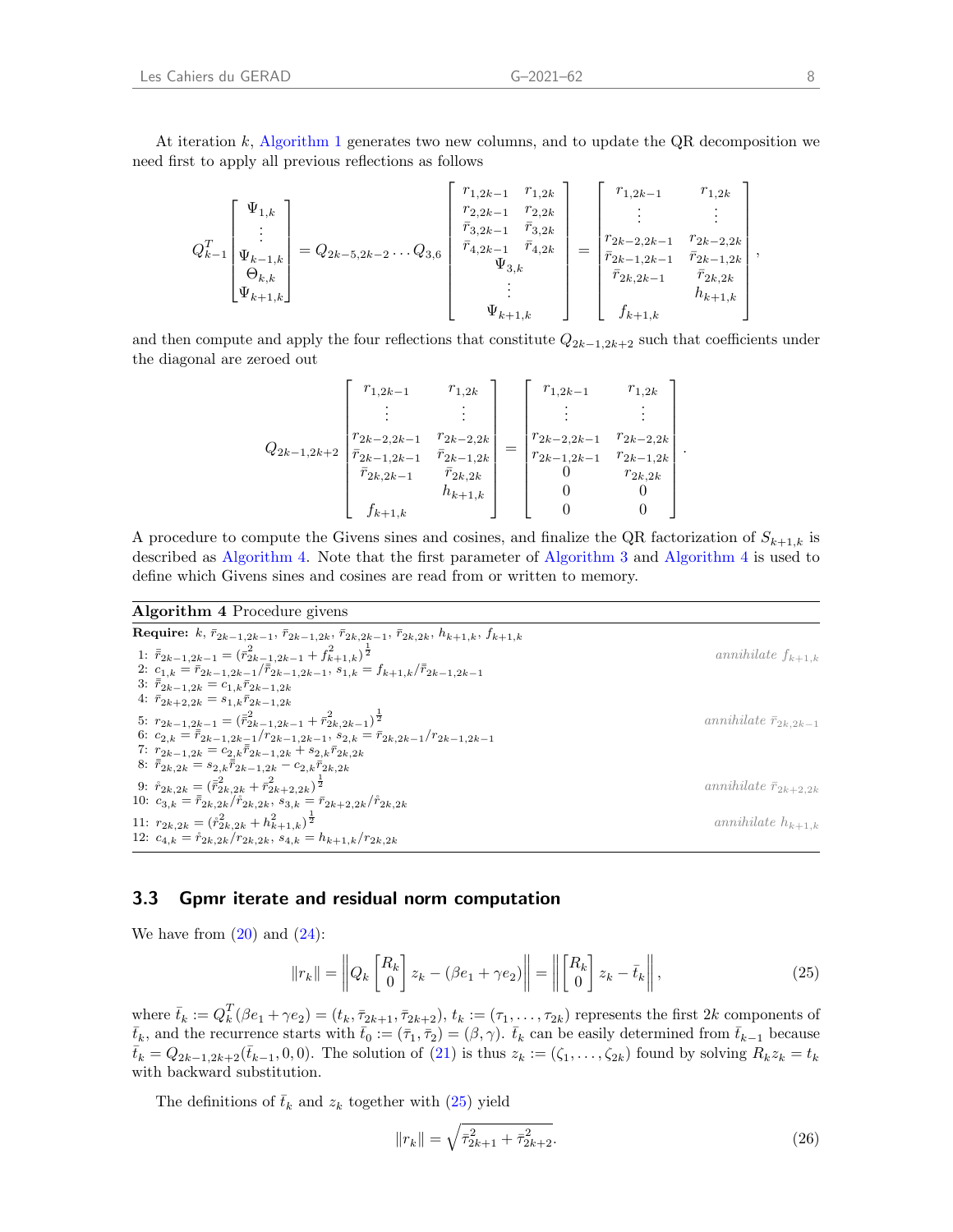$$
x_k = \sum_{i=1}^k \zeta_{2i-1} v_i,\tag{27a}
$$

$$
y_k = \sum_{i=1}^k \zeta_{2i} u_i. \tag{27b}
$$

We summarize the complete procedure as [Algorithm 5.](#page-11-0)

<span id="page-11-0"></span>Algorithm 5 Gpmr

Require: A, B, b, c,  $\lambda$ ,  $\mu$ ,  $\epsilon > 0$ ,  $k_{\text{max}} > 0$ <br>1:  $\beta v_1 = b$ ,  $\gamma u_1 = c$  $(\beta, \gamma) > 0$  so that  $||v_1|| = ||u_1|| = 1$ <br>Initialize  $\bar{t}_0$ 2:  $\bar{\tau}_1 = \beta,\, \bar{\tau}_2 = \gamma$ 3:  $||r_0|| = (\bar{\tau}_1^2 + \bar{\tau}_2^2)^{\frac{1}{2}}$ compute  $||r_0||$ 4:  $k = 0$ 5: while  $||r_k|| > \epsilon$  and  $k < k_{\text{max}}$  do<br>6:  $k \leftarrow k+1$  $k \leftarrow k + 1$ 7:  $q = Au_k$ <br>
8:  $p = Bv_k$ <br>  $p = Bv_k$ 8:  $p = Bv_k$ <br>9: **for**  $i = 1$ for  $i = 1, ..., k$  do 10:  $h_{i,k} = v_i^T q$ 11:  $f_{i,k} = u_i^T p$ 12:  $q = q - h_{i,k}v_i$ <br>
13:  $p = p - f_{i,k}u_i$ 13:  $p = p - f_{i,k} u_i$ <br>14: **end for** end for 15:  $h_{k+1,k}v_{k+1} = q$   $h_{k+1,k} > 0$  so that  $||v_{k+1}|| = 1$ 16:  $f_{k+1,k}u_{k+1} = p$   $f_{k+1,k} > 0$  so that  $||u_{k+1}|| = 1$ 17:  $\bar{r}_{1,2k} = h_{1,k}, \bar{r}_{2,2k-1} = f_{1,k}$ <br>
18: if  $k \neq 1$  then  $(\bar{r}_{1,2k-1}, \bar{r}_{2,2k})$ if  $k \neq 1$  then  $(\bar{r}_{1,2k-1}, \bar{r}_{2,2k}) = (0,0)$  else  $(\bar{r}_{1,2k-1}, \bar{r}_{2,2k}) = (\lambda, \mu)$ 19: **for**  $i = 1, ..., k - 1$  do<br>
20: **if**  $i \neq k - 1$  then  $(\rho, \delta) = (0, 0)$  else  $(\rho, \delta) = (\lambda, \mu)$ if  $i \neq k - 1$  then  $(\rho, \delta) = (0, 0)$  else  $(\rho, \delta) = (\lambda, \mu)$ 21:  $r_{2i-1,2k-1}, r_{2i,2k-1}, \bar{r}_{2i+1,2k-1}, \bar{r}_{2i+2,2k-1} = \text{ref}(i, \bar{r}_{2i-1,2k-1}, \bar{r}_{2i,2k-1}, \rho, f_{i+1,k})$ <br>
22:  $r_{2i-1,2k-1,2k-1}r_{2i,2k-1,2k-1} = \text{ref}(i, \bar{r}_{2i-1,2k-1}, \bar{r}_{2i,2k-1}, \rho, f_{i+1,k})$ 22:  $r_{2i-1,2k}, r_{2i,2k}, \bar{r}_{2i+1,2k}, \bar{r}_{2i+2,2k} = \text{ref}(i, \bar{r}_{2i-1,2k}, \bar{r}_{2i,2k}, h_{i+1,k}, \delta)$ <br>23: end for end for 24:  $r_{2k-1,2k-1}, r_{2k-1,2k}, r_{2k,2k} =$  Compute and apply  $Q_{2k-1,2k+2}$  $\mathrm{givens}(k,\bar{r}_{2k-1,2k-1},\bar{r}_{2k-1,2k},\bar{r}_{2k,2k-1},\bar{r}_{2k,2k},h_{k+1,k},f_{k+1,k})$ 25:  $\tau_{2k-1}, \tau_{2k}, \bar{\tau}_{2k+1}, \bar{\tau}_{2k+2} = \text{ref}(k, \bar{\tau}_{2k-1}, \bar{\tau}_{2k}, 0, 0)$  update  $\bar{t}_k$ 26:  $||r_k|| = (\bar{\tau}_{2k+1}^2 + \bar{\tau}_{2k+2}^2)^{\frac{1}{2}}$ compute  $\|r_k\|$ 27: end while 28:  $\zeta_{2k} = \tau_{2k}/r_{2k,2k}$  compute  $z_k$ 29: for  $i = 2k - 1, ..., 1$  do 30:  $\zeta_i = (\tau_i - \sum_{j=i+1}^{2k} r_{i,j} \zeta_j)/r_{i,i}$ 31: end for 32:  $x_k = \sum_{i=1}^k \zeta_{2i-1} v_i$  compute  $x_k$ 33:  $y_k = \sum_{i=1}^k \zeta_{2i} u_i$  compute y<sub>k</sub>

### 3.4 Memory requirements

<span id="page-11-1"></span>[Table 1](#page-11-1) summarizes the storage costs of k iterations of GPMR, GMRES and BLOCK-GMRES.

| Table 1: Memory requirements for $k$ iterations of Gpmr, Gmres and Block-Gmres. |  |  |  |  |  |  |
|---------------------------------------------------------------------------------|--|--|--|--|--|--|
|---------------------------------------------------------------------------------|--|--|--|--|--|--|

|                             | $(x_k, y_k)$       | (q,p)              | $(V_k, U_k)$         | $t_k$          | $z_k$                  | $Q_k$    | $R_k$                   |
|-----------------------------|--------------------|--------------------|----------------------|----------------|------------------------|----------|-------------------------|
| <b>GPMR</b><br><b>GMRES</b> | $m + n$<br>$m + n$ | $m + n$<br>$m + n$ | $k(m+n)$<br>$k(m+n)$ | 2k<br>$\kappa$ | 2k<br>$\boldsymbol{k}$ | 8k<br>2k | $k(2k+1)$<br>$k(k+1)/2$ |
| BLOCK-GMRES                 | $2(m+n)$           | $2(m+n)$           | $2k(m+n)$            | 4k             | 4k                     | 8k       | $k(2k+1)$               |

Some GPMR variables are paired in [Table 1](#page-11-1) to easily identify their GMRES and BLOCK-GMRES counterparts. Note that  $t_k$  and  $z_k$  can share the same storage because  $R_k t_k = z_k$  can be solved in-place.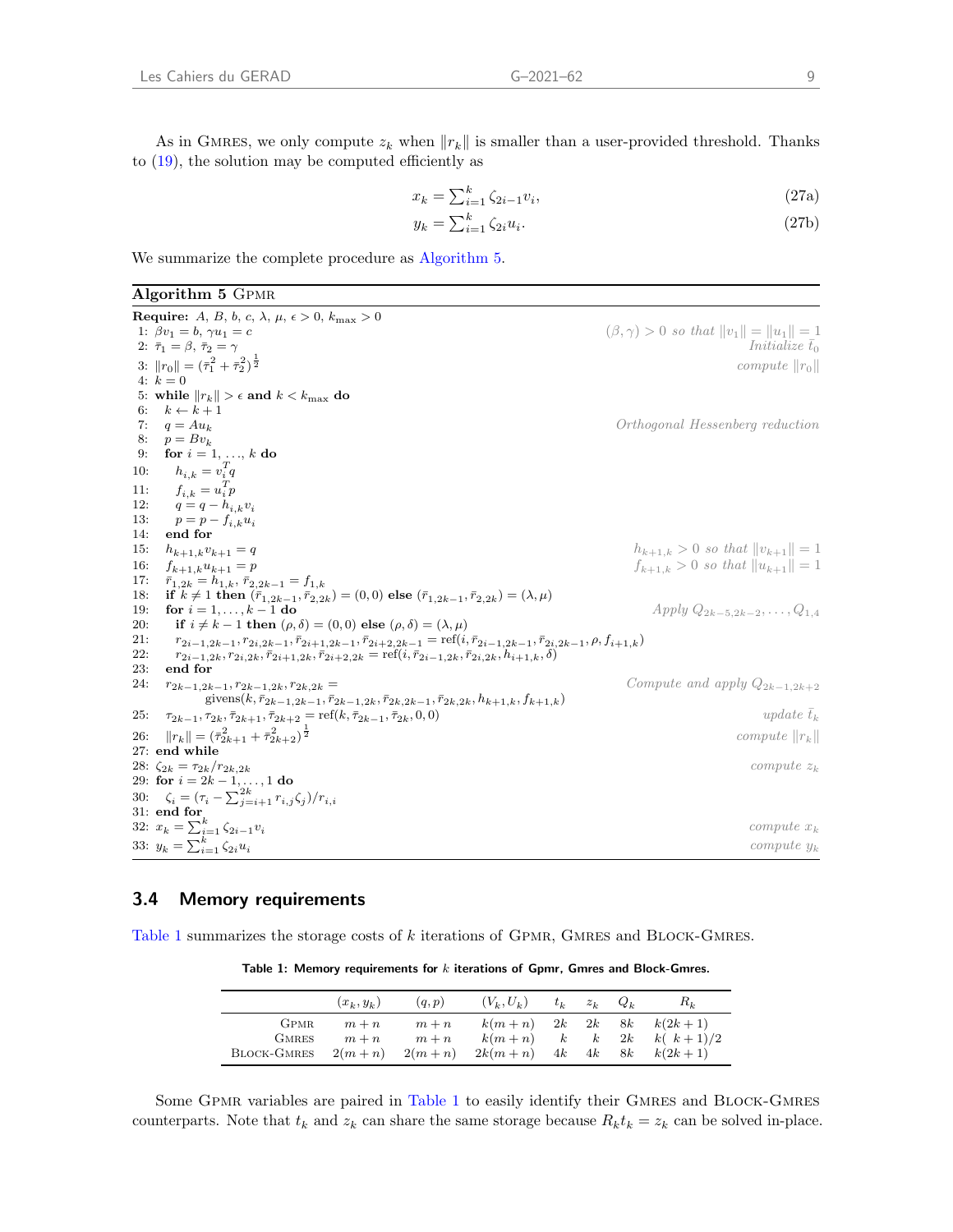### 4 Implementation and numerical experiments

We implemented [Algorithm 5](#page-11-0) in Julia [\[3\]](#page-14-3), version 1.6, as part of our Krylov. il collection of Krylov methods [\[18\]](#page-15-15). Our implementation of Gpmr is applicable in any floating-point system supported by Julia, and runs on CPU and GPU. The GPU support can be particularly relevant for [\(2\)](#page-3-3) because, as a Krylov method, GPMR only requires linear operators that model  $A_{\mathcal{I}\Gamma}u$ ,  $B_{\Gamma\mathcal{I}}v$ ,  $u \mapsto M_{\mathcal{I}\mathcal{I}}\setminus u$  and  $v \mapsto N_{\Gamma\Gamma}\setminus v$ . For instance,  $v \mapsto N_{\Gamma\Gamma}\setminus v$  can be the forward and backward substitutions with the factors of an LU decomposition of  $N_{\Gamma\Gamma}$ . The use of abstract linear operators allows us to store  $A_{\tau\Gamma}$  and  $B_{\Gamma\tau}$  as well as decompositions of the diagonal blocks of [\(2\)](#page-3-3) on distinct compute nodes and leverage parallel architectures, such as GPUs. When the matrices are unstructured, [Duff and Scott](#page-15-16) [\[7\]](#page-15-16) propose a robust arrowhead reordering such that each diagonal block is nonsingular and recovers a system of the form  $(2)$ .

We evaluate the performance of GPMR on systems generated from unsymmetric matrices in the SuiteSparse Matrix Collection [\[5\]](#page-14-4). We use METIS to form a  $2\times 2$  block matrix and use the two diagonal blocks to build a right block-Jacobi preconditioner  $P_r$  with  $\lambda = \mu = 1$ . We set  $P_\ell = I$  so the residual norm of [\(1\)](#page-3-0) is identical to that of [\(4\)](#page-3-2). The right-hand side  $(b_{\star}, c_{\star})$  is generated so the exact solution of [\(1\)](#page-3-0) is the vector of ones. We compare Gpmr to our implementation of Gmres without restart in terms of number of iterations. Each algorithm stops as soon as  $||r_k|| \leq \varepsilon_a + ||(b, c)||\varepsilon_r$  with absolute tolerance  $\varepsilon_a = 10^{-12}$  and relative tolerance  $\varepsilon_r = 10^{-10}$ . [Table 2](#page-12-0) summarizes our results, which show an improvement in terms of number of iterations ranging from about 10% up to 50% in favor of Gpmr. [Figure 1](#page-13-0) reports residual histories of GPMR, GMRES and BLOCK-GMRES where the two approximate solutions are summed on problems *scircuit*, sme3Dc, PR02R and sherman5.

<span id="page-12-0"></span>Table 2: Number of iterations of Gpmr and Gmres on systems from the SuiteSparse Matrix Collection.

| name              | size    | nnz      | GMRES | GPMR | gain   |
|-------------------|---------|----------|-------|------|--------|
| sherman5          | 3312    | 20793    | 25    | 20   | 20%    |
| powersim          | 15838   | 67562    | 141   | 101  | 28\%   |
| Ill_Stokes        | 20896   | 191368   | 59    | 54   | $9\%$  |
| $_{\rm sme3Dc}$   | 42930   | 3148656  | 127   | 78   | $39\%$ |
| rma10             | 46835   | 2374001  | 48    | 41   | 15%    |
| ecl32             | 51993   | 380415   | 58    | 42   | 28\%   |
| venkat50          | 62424   | 1717792  | 48    | 35   | 27%    |
| poisson3Db        | 85623   | 2374949  | 56    | 50   | 11%    |
| ifiss mat         | 96307   | 3599932  | 42    | 33   | 21\%   |
| heireuit          | 105676  | 513072   | 47    | 37   | 21%    |
| PRO2R             | 161070  | 8185136  | 97    | 68   | 30%    |
| scircuit          | 170998  | 958936   | 48    | 24   | 50%    |
| transient         | 178866  | 961790   | 567   | 470  | 17%    |
| ohne2             | 181343  | 11063545 | 50    | 39   | 22%    |
| thermomech_dK     | 204316  | 2846228  | 128   | 84   | $34\%$ |
| marine1           | 400320  | 6226538  | 84    | 60   | 29%    |
| $\rm{Freescale1}$ | 3428755 | 18920347 | 456   | 344  | $25\%$ |

The GPMR and BLOCK-GMRES residuals are nearly superposed except for *scircuit*, on which BLOCK-GMRES stagnates. The same phenomenon occurs on a generalized saddle point build using matrices well1033 as A and illc1033 as B,  $M = I$ ,  $N = 0$ ,  $\lambda = 1$  and  $\mu = 0$ . [Figure 2](#page-13-1) reports residual histories of Gpmr, Gmres and Block-Gmres on the generalized saddle point system in double and quadruple precision. Although theoretically equivalent, Gpmr appears to be less sensitive to arithmetic errors due to loss of orthogonality than its counterpart implementation based on BLOCK-GMRES. Indeed, the number of GPMR and GMRES iterations is the same in double and quadruple precision.

When  $K$ , defined in  $(3)$ , is symmetric, [Algorithm 1](#page-5-0) coincides with the orthogonal tridiagonalization process of [Saunders et al.](#page-15-10) [\[25\]](#page-15-10) because  $A<sup>T</sup> = B$  and GPMR is theoretically equivalent to TRIMR. We verify numerically the equivalence between the two methods on symmetric quasi-definite systems, with matrices A from the SuiteSparse Matrix Collection,  $M = N = I$ ,  $\lambda = 1$  and  $\mu = -1$ . Each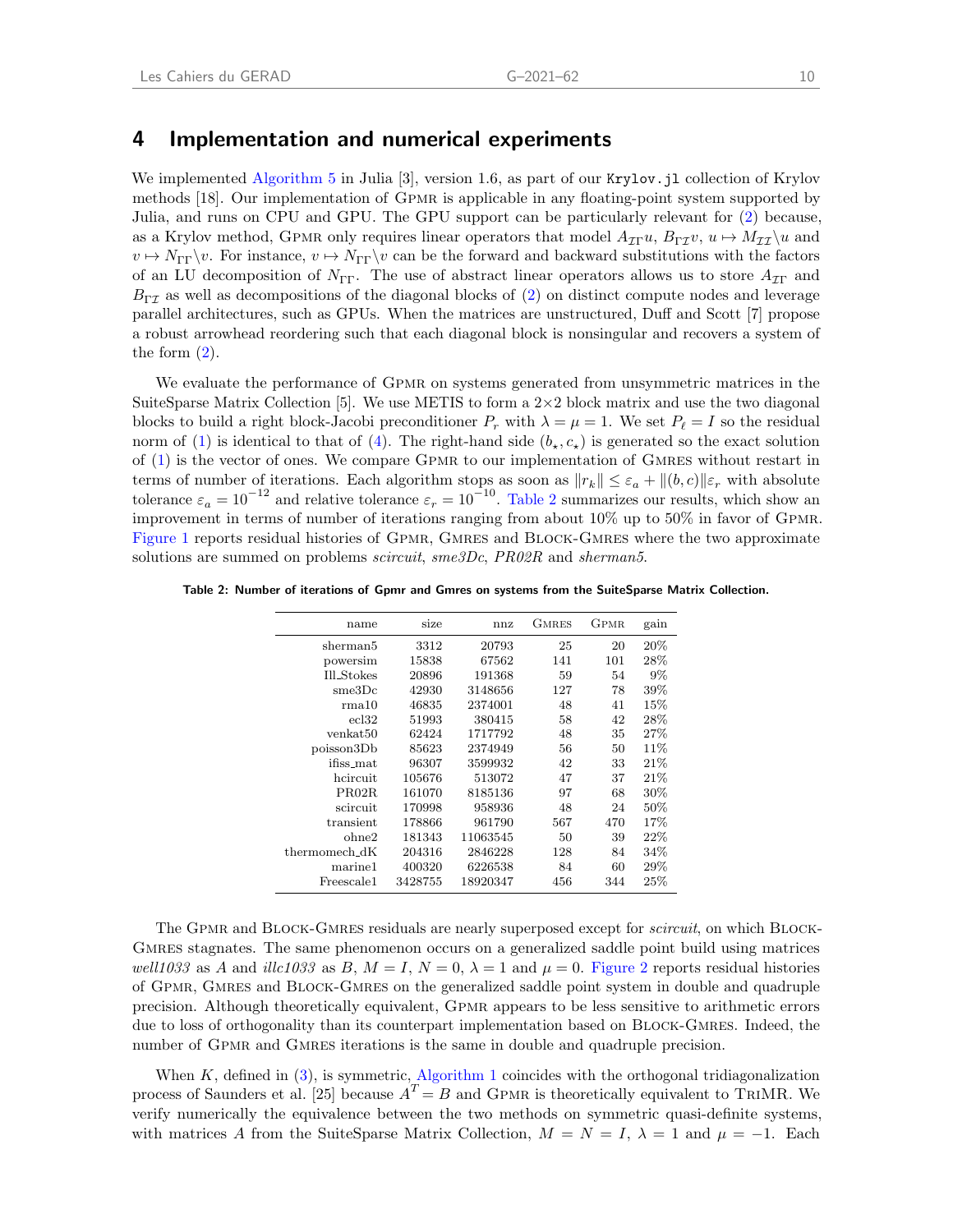algorithm stops with the same tolerance as above. Because Gpmr can be viewed as TriMR with full reorthogonalization, we use different floating-point systems to observe any loss of orthogonality in the Krylov basis. [Figure 3](#page-14-5) reports residual histories of Gpmr in double precision and TriMR in double, quadruple and octuple precision. The plots suggest that reorthogonalization is a more powerful device than extended precision.

<span id="page-13-0"></span>

Figure 1: Residual history of Gpmr, Gmres and Block-Gmres.

<span id="page-13-1"></span>

Figure 2: Residual history of Gpmr, Gmres and Block-Gmres on the generalized saddle point system in double (left) and quadruple precision (right).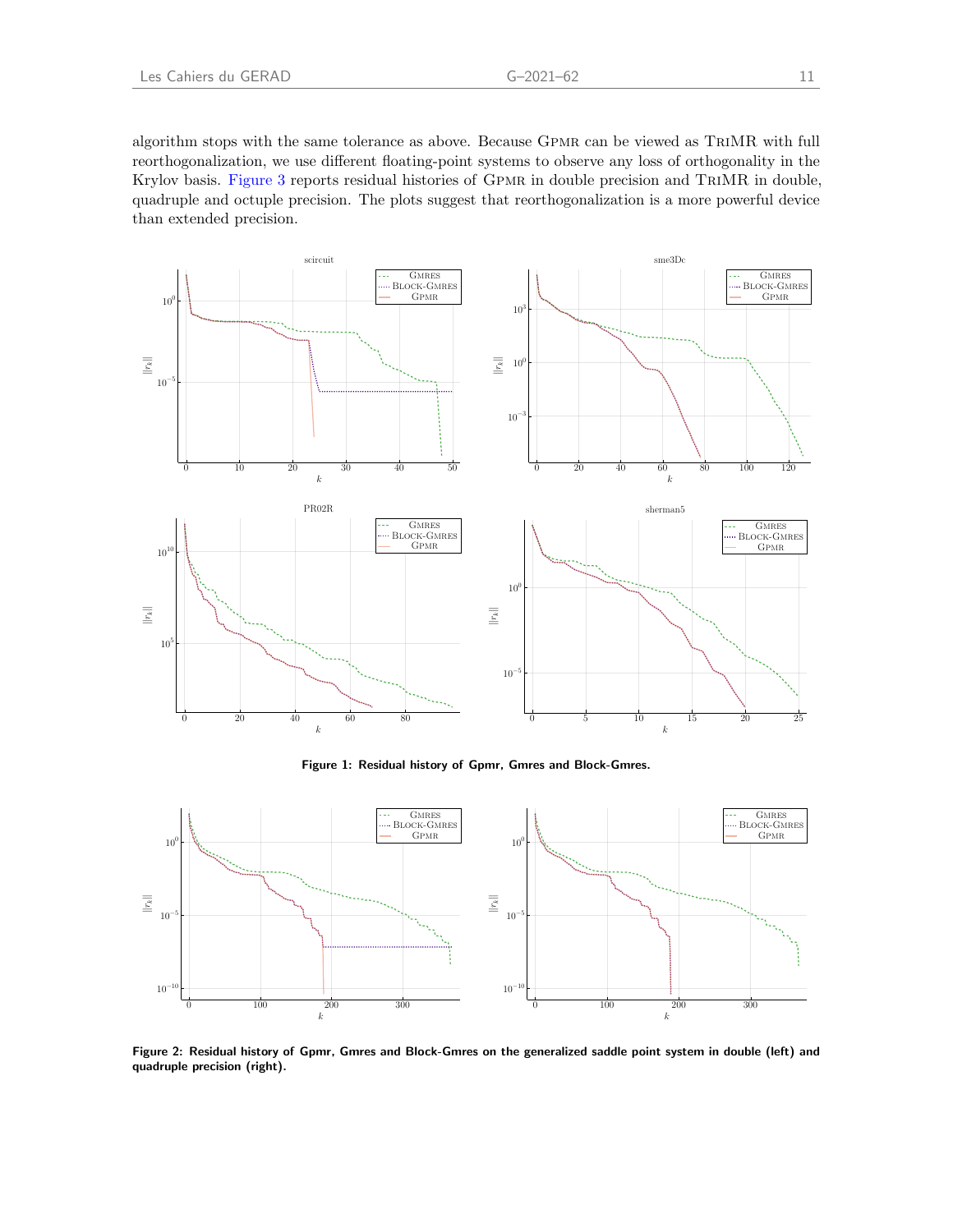<span id="page-14-5"></span>

Figure 3: Residual history of Gpmr and TriMR.

## 5 Discussion and extensions

Based upon [Algorithm 1,](#page-5-0) it is possible to develop another method, Gpcg, in the spirit of Fom [\[22\]](#page-15-17). The k-th GPCG iterate is defined by the Galerkin condition  $W_k^T r_k = 0$ . Its associated subproblem selects  $z_k$  in [\(19\)](#page-8-3) as the solution of the square system

<span id="page-14-6"></span>
$$
S_k z_k = \beta e_1 + \gamma e_2,\tag{28}
$$

where  $S_k$  denotes the leading  $(2k)\times(2k)$  submatrix of  $S_{k+1,k}$  in [\(16\)](#page-7-3). However, GPCG may break down if  $S_k$  is singular, and in that respect shares the disadvantages of FOM, whereas the GPMR iterates are always well defined. Gpcg could still be relevant for unsymmetric structured and positive-definite linear systems, such as those arising from the finite-element discretization of advection-diffusion equations [\[26\]](#page-15-18), where  $S_k$  is guaranteed to be nonsingular. Indeed, if K is positive definite, its projection  $S_k = W_k^T K W_k$ into the k-th Krylov subspace is also positive definite, which ensures that [\(28\)](#page-14-6) has a unique solution. The same observation holds for Fom and BiCG [\[11\]](#page-15-19), which should be restricted to certain classes of linear systems to avoid breakdowns.

Although the focus of Gpmr is on unsymmetric linear systems, [Figure 3](#page-14-5) shows that it is also relevant for ill-conditioned symmetric linear systems. Moreover, Gpmr allows to solve symmetric partitioned systems with symmetric indefinite blocks  $M$  and  $N$ , whereas TRIMR requires them to be zero or definite matrices.

A variant with restart in the spirit of  $GMRES(k)$  is easily implemented on top of GPMR. A limited-memory variant of Gpmr can be also developed and compared to Dqgmres [\[24\]](#page-15-20). We leave the investigation of such extension to future work.

## **References**

- <span id="page-14-2"></span>[1] W. E. Arnoldi. The principle of minimized iterations in the solution of the matrix eigenvalue problem. Q. Appl. Math., 9:17–29, 1951. DOI: [10.1090/qam/42792.](http://dx.doi.org/10.1090/qam/42792)
- <span id="page-14-0"></span>[2] M. Benzi, G. H. Golub, and J. Liesen. Numerical solution of saddle point problems. Acta Numerica, 14: 1–137, 2005. DOI: [10.1017/S0962492904000212.](http://dx.doi.org/10.1017/S0962492904000212)
- <span id="page-14-3"></span>[3] J. Bezanson, A. Edelman, S. Karpinski, and V. B. Shah. Julia: A fresh approach to numerical computing. SIAM Rev., 59(1):65–98, 2017. DOI: [10.1137/141000671.](http://dx.doi.org/10.1137/141000671)
- <span id="page-14-1"></span>[4] A. Buttari, D. Orban, D. Ruiz, and D. Titley-Peloquin. USYMLQR: A tridiagonalization method for symmetric saddle-point systems. SIAM J. Sci. Comput., 41(5):409–432, 2019. DOI: [10.1137/18M1194900.](http://dx.doi.org/10.1137/18M1194900)
- <span id="page-14-4"></span>[5] T. Davis and Y. Hu. The University of Florida sparse matrix collection. ACM Trans. Math. Software, 38(1):1–25, 2011. DOI: [10.1145/2049662.2049663.](http://dx.doi.org/10.1145/2049662.2049663)